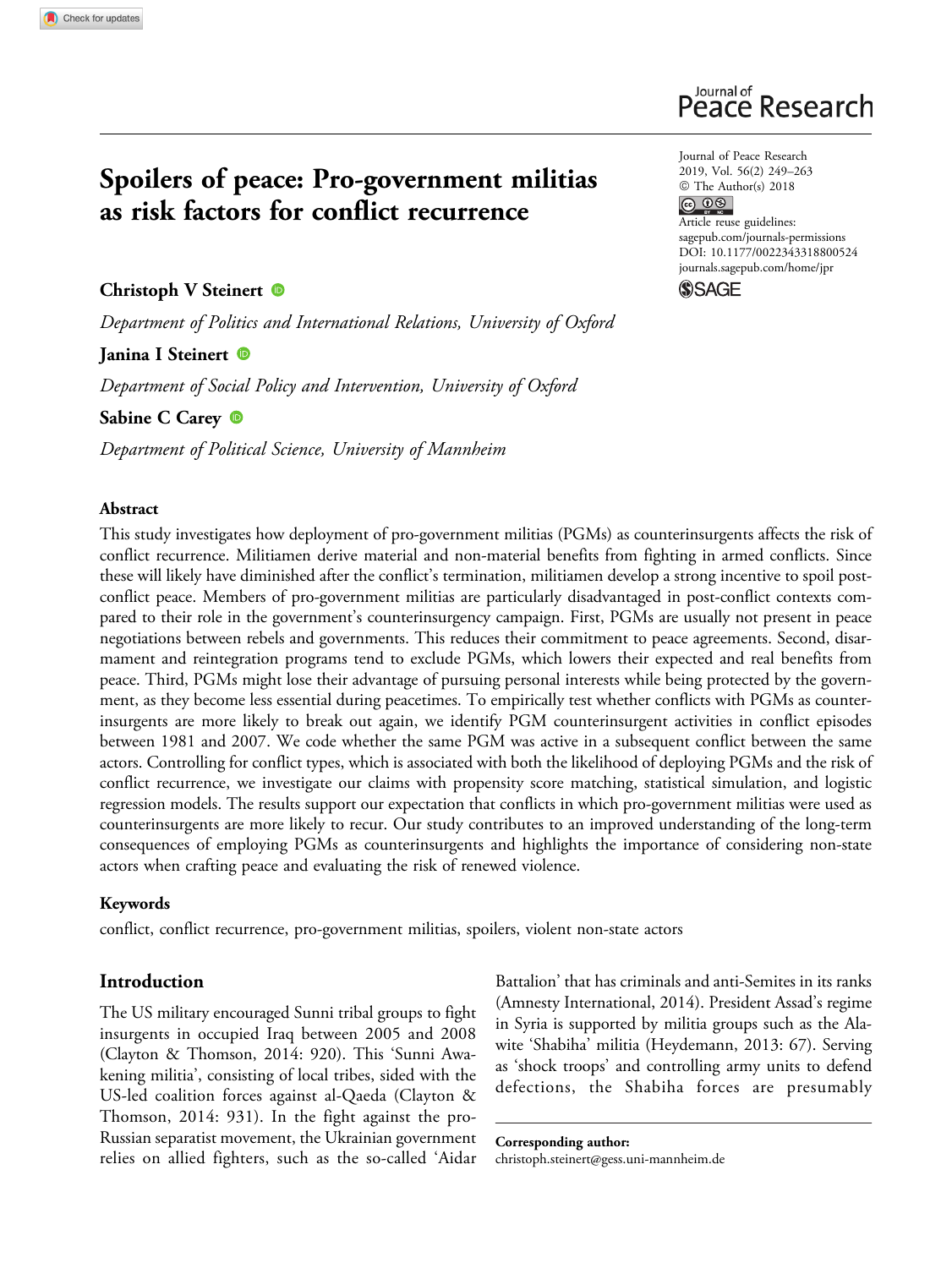responsible for some of the worst atrocities of the civil war (Heydemann, 2013: 67).

Those examples show that governments employ militia groups to fight insurgents in a multitude of conflicts. Governments collaborated with militias (PGMs) in over 81% of country-years of armed conflict between 1981 and 2007 (Carey, Mitchell & Lowe, 2013: 255).<sup>1</sup> The Pro-Government Militia Database (PGMD) identifies 'rebels', 'insurgents', or 'political opposition' as targets for more than 95% of recorded PGM activities during conflict times, thus reflecting their central role in counterinsurgencies (Carey, Mitchell & Lowe, 2013: 255). Pro-government militias have been described as a 'key component in various counterinsurgency strategies' (Jentzsch, Kalyvas & Schubiger, 2015: 762).

Given the prevalent use of pro-government militias as counterinsurgents, questions arise on the wider implications of their employment. While states can gain from using PGMs during conflicts as a cheap force multiplier with local knowledge (Carey & Mitchell, 2016: 8), the long-term costs of employing militia groups as counterinsurgents, even after the conflict has come to an end, remain unclear. We know little about how counterinsurgent activities of pro-government militias shape postconflict situations.<sup>2</sup> Previous studies showed that the absence of a clear winning party (Licklider, 1995) or high post-conflict military spending (Collier & Hoeffler, 2006) increases the risk that a conflict flares up again. However, the influence of militia groups remains underexplored. While case studies for South Sudan, Afghanistan, and South Africa (Alden, Thakur & Arnold, 2011; Berdal & Ucko, 2009; Smith, 2013) evaluated the role of pro-government militias in post-conflict situations, we lack systematic and generalizable research on the 'longterm consequences of these groups on stability and peace' (Carey & Mitchell, 2016: 28).

Since most governments rely on PGMs during civil wars, it begs the question of how these militias affect post-conflict stability. Their expectations and preferences are shaped by having fought against rebels while being protected and supported by the government. This experience affects how they evaluate the benefits, and downsides, of postwar peace. During civil wars militia members enjoy benefits that are jeopardized during times of peace, and these actors are usually not included in peace negotiations or postwar disarmament and reintegration programs. After the termination of a conflict, militia members' privileges will have diminished, providing them with a strong incentive to spoil the peace. Therefore, pro-government militias are likely to increase the risk of conflict recurrence. To empirically test our arguments, we identify whether a pro-government militia was active during any conflict episode between 1981 and 2007 and whether it targeted a rebel group or armed opposition. We code whether the same militia was involved in a subsequent conflict between the same actors. Controlling for the type of conflict, which might affect both the likelihood of observing a pro-government militia and the risk of conflict recurrence, our analysis reveals the destructive impact of pro-government militias in postwar contexts. Conflicts in which pro-government militias participated in counterinsurgent activities are substantively more likely to break out again after they have been terminated. Our findings hold when we compare propensity-score matched violent conflicts with militia involvement with those without.

We provide a brief overview of the literature on pro-government militias and the rationale for states to collaborate with them. We present our theoretical framework, arguing that fighting insurgents under the protection of the government brought several benefits to militia members, which they are likely to have lost with the termination of the conflict. Combined with being excluded from peace negotiations and disarmament programs, they are likely interested in a re-escalation of the violence. We employ statistical simulation techniques and propensity score matching to investigate our arguments. Finally, we discuss the implications of our findings and evaluate their limitations, pointing to new avenues for future research.

# Delegating violence to pro-government militias

In his influential lecture on 'politics as a vocation' Max Weber defined a state as 'a human community that successfully claims the monopoly of the legitimate use of physical force within a given territory' (Weber, 1958 [1918]: 78). While rebel groups, terrorist groups, or warlords represent illegitimate use of physical force, states also deliberately empower different types of armed actors that operate detached from their official armed forces (e.g. Carey, Colaresi & Mitchell, 2015; Jentzsch, Kalyvas & Schubiger, 2015; Staniland, 2015). Defining

<sup>&</sup>lt;sup>1</sup> The definition of armed conflict relies on the 25 battle-deaths threshold.

 $2$  The civil war literature tends to emphasize aggregate state attributes while paying less attention to characteristics of non-state actors (Cunningham, Gleditsch & Salehyan, 2009). Research on conflict recurrences is no exception (e.g. Hegre & Nygård, 2015; Quinn, Mason & Gurses, 2007; Walter, 2015).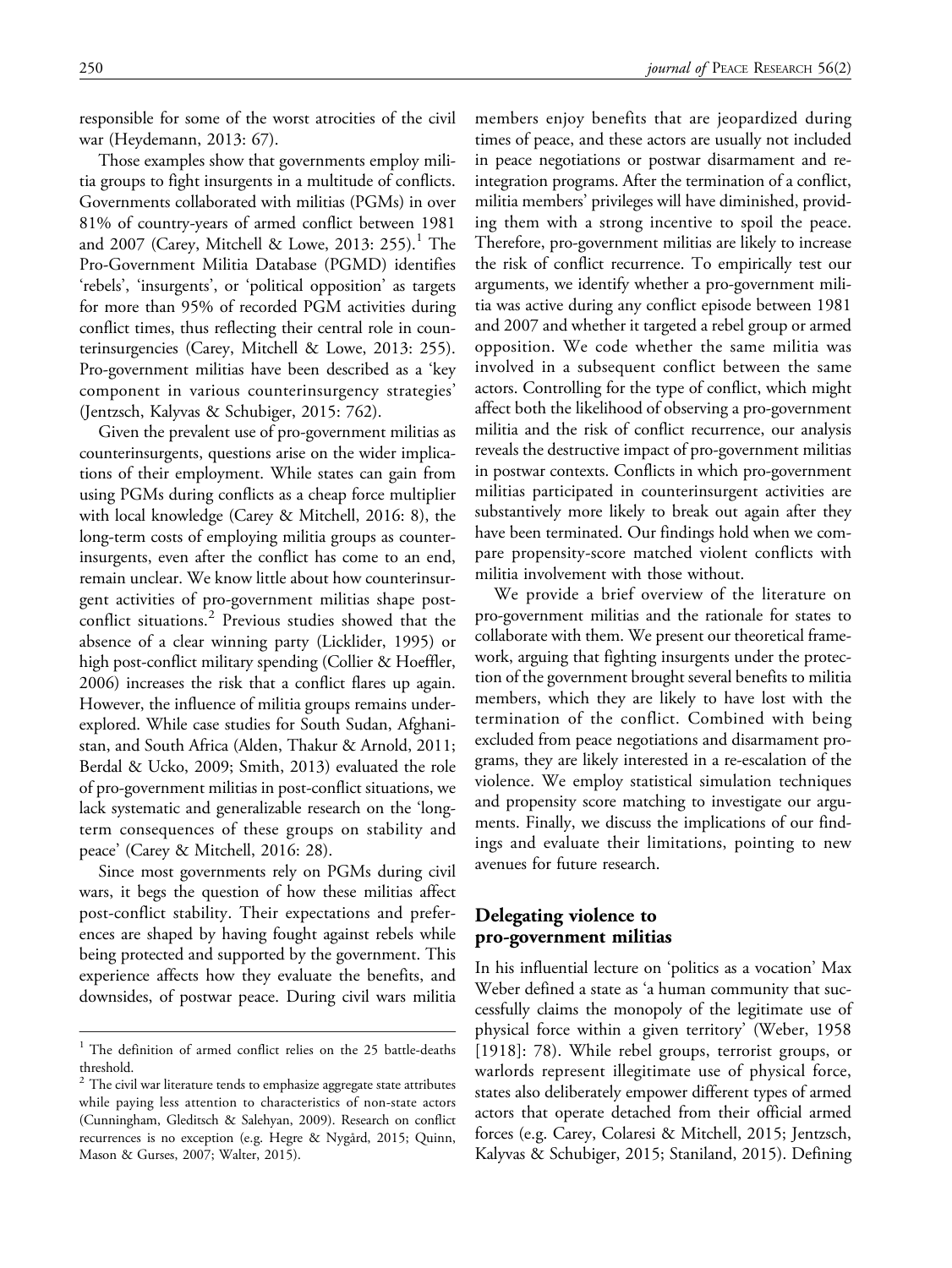characteristics of pro-government militias are their separation from the official armed forces as distinctly organized armed groups and a more or less loose connection to the state, reflected in shared information, weapons, and monetary or organizational support (Carey, Mitchell & Lowe, 2013: 250). Deploying militia groups can be of strategic interest to states. Violence, as well as the human and reputational costs associated with it, can be outsourced to PGMs (Carey, Colaresi & Mitchell, 2015; Mitchell, Carey & Butler, 2014). States may benefit from access to local information and intelligence through recruiting from civilian populations (Hughes & Tripodi, 2009), reduce coup-risks (Carey, Colaresi & Mitchell, 2016), promote legitimacy of the government's fight against the insurgents (Lyall & Wilson, 2009), and increase their force size at low cost (Jentzsch, Kalyvas & Schubiger, 2015). Yet we know little about the short- and medium-term consequences of collaborating with irregular forces after the conflict has come to an end. We expect that the advantages militia members enjoy during the conflict make them prone to spoil postwar peace. This increases the risk that a conflict that involves pro-government militias breaks out again.

# Incentives of militiamen to reignite armed conflict

What characterizes the preferences of militia fighters after the termination of an armed conflict, and how might these preferences affect the risk of a renewed conflict? As the government's ally, militia members derive particular benefits from armed conflicts which they stand to lose when the conflict is terminated. We discuss material and non-material benefits that motivate militia fighters, building on greed- and grievance-based arguments from the civil war literature. We shift the focus from determinants of civil war onset to conflict-induced preferences in the conflict aftermath, concentrating on the subset of PGMs that are actively involved in counterinsurgency activities and that target armed opponents of the government. Rebels might be driven by similar motives to reignite the conflict. We want to find out whether a conflict is more likely to break out again when pro-government militias were involved in fighting the rebels, above and beyond the risk of a conflict recurring that includes only a government and rebel forces.

### Looting without government interference

The chaos in postwar societies is often perceived as a window of opportunity for criminal self-enrichment (Nitzschke & Studdard, 2005). Looting and appropriation of wealth may turn into the primary focus of fighting at the expense of political goals and ideologies (Mac Ginty, 2004; Azam, 2002; Azam & Hoeffler, 2002). It is a chance for a sudden accumulation of wealth in a dimension unconceivable in most legal professions, particularly in postwar societies. From the perspective of militiamen, the benefits from seizing booty and spoils might outweigh the risks associated with fighting.

In contrast to rebels, members of government-linked militias can enrich themselves through illegal means without fearing punishment from the state. They are unlikely to face negative repercussions for their illegal activities as long as the groups fulfill an important role in the government's counterinsurgency strategy. Anecdotal evidence underlines this mechanism. Bosnian Serb militiamen in the former Yugoslavia saw 'their war service as a way to enrich themselves' (Gjelten, 1995: 137), conflict activities of the Arkan's Tigers have been characterized as 'an orgy of slaughter and looting' (Traynor, 1993), and the Janjaweed militia in Sudan exploited their government-sponsored fight by stealing, among others, 'more than 500 head of cattle' (Clayton, 2004) from one of the raided villages. Militiamen are likely to prefer the renewed outbreak of an armed conflict because of the material temptation of looting while under the protection of the government.

### Lack of alternatives

PGM membership can instill a sense of belonging and provide a social network. Membership may be associated with appreciation from state officials, potentially resulting in monetary or other forms of compensation. This is particularly compelling for young people who are eager to escape poverty.<sup>3</sup> Arkan's Tigers, a PGM in the former Yugoslavia, were described as 'having the times of their lives in the mountains of Bosnia and [being] no longer in any mood to return to the dull, prewar stupefaction of factory jobs or unemployment' (Traynor, 1992). The Youth Service Brigade in Zimbabwe consisted mainly of unemployed youths (Johnson, 2002). The same applies to the former Sandinista People's Militia in Nicaragua or to the Chimeres AKA in Haiti (Kinzer, 1983). The latter became the 'de facto ruler [ ... ] of the

<sup>3</sup> Humphreys & Weinstein (2008: 17) demonstrate that grievance explanations for participation in civil war, such as poverty, lack of access to education, and political alienation, increase the probability of joining pro-government forces.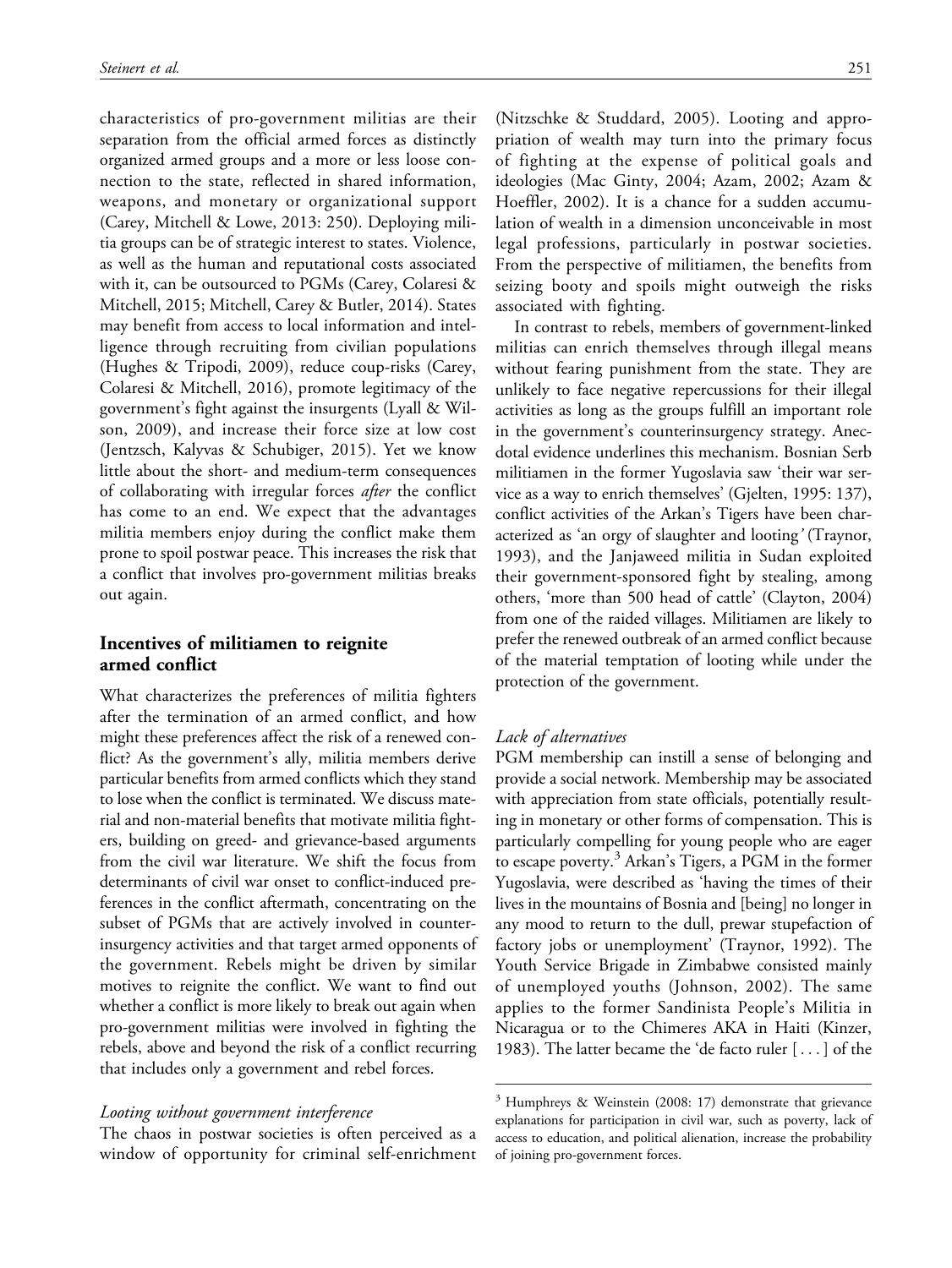urban shantytowns' (Cockayne, 2014: 745), providing an attractive platform of socio-economic advancement for impoverished slum dwellers. Militiamen might be unwilling to forgo their privileged status during the conflict. This effect is amplified by the negative impact of PGM membership on opportunities to find alternative professions. The educational deficit associated with membership in violent forces impedes prospects of labor market success (Blattman & Annan, 2010). The absence of civilian occupations to return to, combined with poor employability, may create an inherent interest in renewing previously concluded conflicts. The difficulties in reintegrating former militia fighters into a postwar society may be further aggravated by the violent socialization caused by fighting. Humphreys & Weinstein (2007) demonstrate that past participation in abusive military factions hampers successful social reintegration. Previous fighters of the Interahamwe militia in Rwanda have been described as indifferent to any form of order since they have 'tasted the power of the gun' (Hilsum, 1994). Postwar peace threatens political, physical, and economic empowerment that militia members enjoyed during the war and exposes them to 'remarginalization' (Themnér, 2011: 16).

### Satisfaction of violent tendencies

While we cannot rule out that some members are blackmailed or violently forced to join the group, the absence of conscription laws suggests that their recruitment is generally rooted in a somewhat free decision.<sup>4</sup> Several PGMs, such as the Volunteer People's Militia in Russia, the Yerkrapah Union of Volunteers in Armenia, and the Village Protection Volunteers in Thailand, bear the component of voluntariness in their names. Most members likely self-select themselves into the militias. These groups attract fighters with a willingness to use violence, as in the case of the Turkish Anti-Kurd Death Squad or the Macedonian Lions, which consisted mainly of aggression-prone criminals (Fakti, 2003; Kinzer, 1996). The United Self Defense Forces of Colombia show the self-selection of fighters from particular

violence-affiliated milieus, as these forces were led by a major drug trafficker (Brooks, 1997). The alignment with the government enhances their position of power and ability to use violence, largely without having to worry about a clash with law enforcement.

### Strong ideological conviction for conflict goals

The self-selection process of fighters for militia groups may entail a self-recruitment of individuals with strong ideological convictions for the conflict goal. For example, the Azov battalion fighting in Eastern Ukraine consists of ultra-nationalists with the vision of a 'Greater Ukraine' holding 'white-supremacist, anti-democratic views' (Karatnycky, 2014). The self-proclaimed Mujahidin Unit, which fought in Bosnia and Herzegovina, formed on the desire to 'reclaim Islamic purity from the threat of the infidels' (Loyd, 1994). The fight against insurgents may fulfill an expressive function for militiamen with such radical attitudes. The same applies to individuals who are motivated by personal grievances. The drug trafficker Castano founded the United Self Defense Forces of Colombia to avenge the death of his father (LeoGrande & Sharpe, 2000: 5). Retaliation was also a driving force behind the genocide perpetrated by the Janjaweed in Sudan, where the government instrumentalized their grievances originating from a tribal conflict over access to grazing land (Kajee, 2006).

While the costs of violent conflict are always high, an interplay of the mechanisms outlined above suggests that militiamen are likely to develop a self-interest in conflict. This could explain why individuals participate in militias in the first place, and it might suggest that they would work against the termination of conflicts. We are interested in how the motivations and preferences of militia members, which are substantively influenced by the conflict experience itself, affect the stability of peace once a conflict has come to an end.

# The distinct impact of PGMs on conflict recurrences

The incentives described above for a self-interest in conflict might apply to rebel groups and regular soldiers as well. Members of both groups may experience the intoxication of power and their fighting might be an expression of violent tendencies. While regular armies are likely to act with more restraint with regards to looting, they may be a driving motivation for rebel fighters (e.g. Lujala, 2010). Youth bulges due to lack of alternatives also increase the risk of a rebellion (e.g. Urdal, 2004). These factors can contribute to conflict recurrence

<sup>&</sup>lt;sup>4</sup> Different logics drive an individual's participation in civil wars (Humphreys & Weinstein, 2008). The literature broadly differentiates between greed (e.g. Collier & Hoeffler, 2004), grievances (e.g. Gurr, 1970), and opportunities (e.g. Fearon & Laitin, 2003). Our proposed mechanisms assume an interplay between greed (satisfaction of violent tendencies, intoxication of power, looting) and grievances (ideological convictions, lack of alternatives) in environments of state weakness characteristic of the opportunity logic.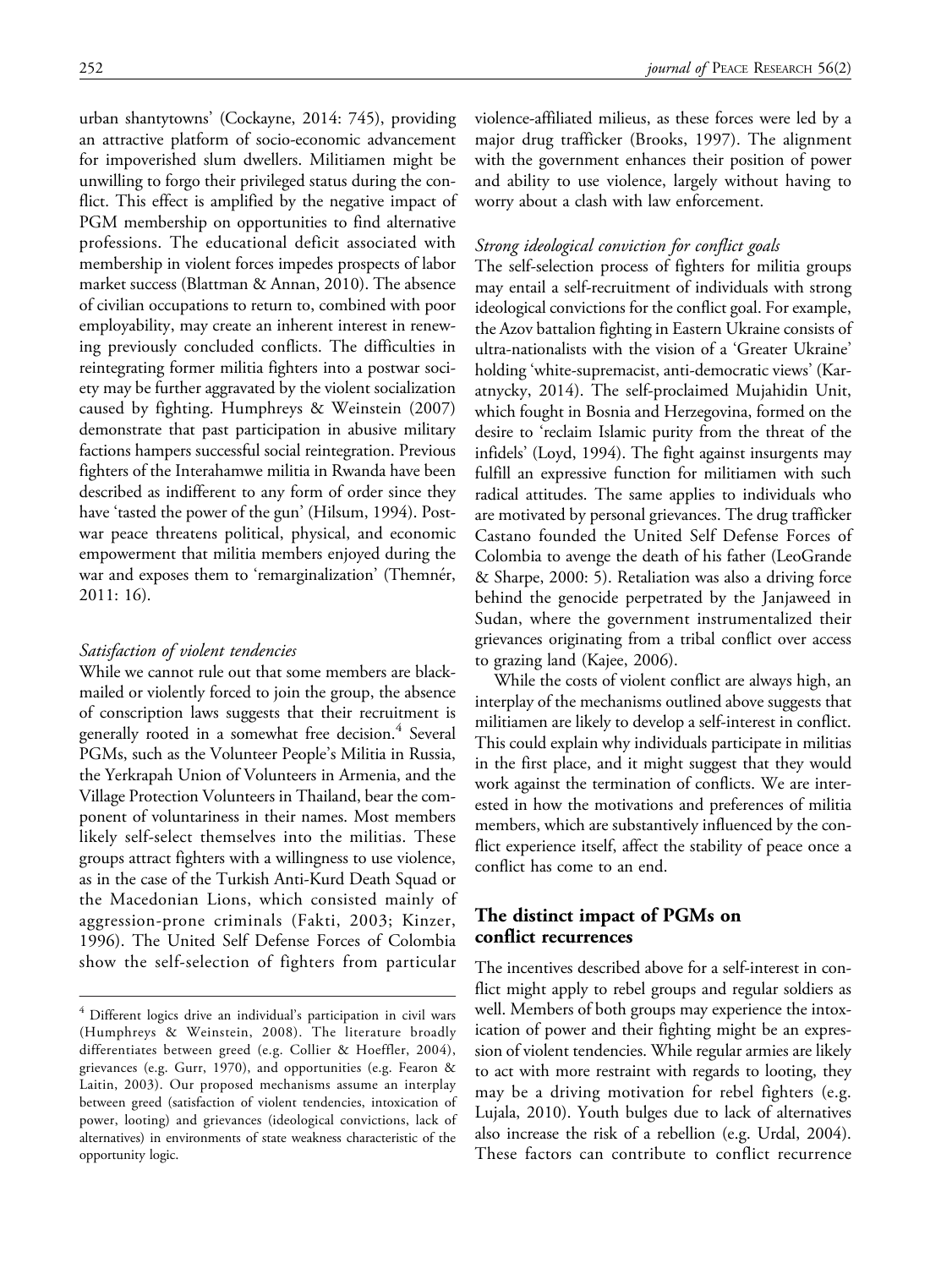irrespective of whether PGMs are involved. But we expect PGMs to increase the risk of conflict recurrence beyond the risk driven by the motivation of the two main opponents in an armed conflict. $5$  Beyond these general motivations, the unique characteristics of PGMs make them particularly likely to spoil post-conflict peace.

#### PGMs as outside spoilers of peace agreements

Usually, pro-government militias are not present at and do not participate in the bargaining processes between governments and rebel groups, because they do not constitute a formally recognized warring party. They lack formal representation in peace negotiations and in decisions about the architecture of the post-conflict power distribution. The negotiations between the government and rebel leaders rarely take the interests of militias into account. As 'outside spoilers' (Stedman, 1997: 8) they are likely to use violence to break up a peace agreement. Being marginalized from the decisionmaking process raises the desire to influence this process through violent means. Peace agreements that exclude some parties reduce the overall prospect for peace. Accordingly, outside actors are more likely to engage in post-settlement violence compared to signatories of peace agreements (Nilsson, 2008). Darby & Mac Ginty (2002: 266) argue that 'a lasting agreement is impossible unless it actively involves those with the power to bring it down by violence'.

While militia groups are excluded from bringing their own preferences to the bargaining table because of their irregular nature, their obscure command structures and hierarchies hamper the formulation of unified and unambiguous preferences in the first place. Militia members might have their own, disparate incentives for being part of the group, with different emphases on the motivations outlined above. This heterogeneity, together with the lack of formalized procedures to aggregate preferences, hampers the development of a coherent strategy at the group level. Even if militias overcome the difficulties in developing and pursuing their own preferences during peace negotiations, they lack convincing enforcement mechanisms to ensure the support of the whole group. Anticipating these commitment problems limits

the willingness of potential negotiation partners to seriously consider the interests or demands of PGMs.

### The difficulty of disarming PGMs

Unrestricted access to small arms and light weapons raises the risk of conflict (e.g. Klare, 1999: 16). To reduce their destabilizing effect in post-conflict societies, disarmament, demobilization, and reintegration programs (DDR) have become a central tool of international peacebuilding efforts. But these programs are particularly ineffective with respect to PGMs. PGMs tend not to be recognized as official combatants. Their irregular nature renders them invisible to official DDR programs. Further, the design of some DDR programs explicitly excludes PGMs. For example, the official disarmament program for Afghanistan in 2002 'allowed [non-state armed groups] to continue to exist and sometimes to prosper, as long as they were willing to pay at least lip service to the bureaucratic process and abstained from actively working against the government in charge' (Giustozzi, 2008: 170). In Libya, PGMs were used to quell tribal fighting while officially disarmament was under way (Wehrey, 2012). Even if PGMs are included in disarmament programs, they are likely to fail if international actors are unwilling to pay substantial costs for effective reintegration. Arnson & Azpuru (2002) show how dismantled security forces in Guatemala nearly staged a riot in order to press their demands for substantial severance pay and support in returning to civilian life. In short, possessing weapons while being ignored or deliberately excluded from disarmament processes, or being only poorly compensated, makes PGMs a particularly potent risk factor for contributing to the recurrence of conflict.

The renewed violence that broke out in the Republic of Congo in 1997, after the preceding civil war had ended with a ceasefire in January 1994, highlights some of these dynamics. Following disputed legislative elections in 1993, an armed conflict broke out between the winner President Lissoubas and his two rivals, former President Sassou-Nguesso and Bernard Kolelas. Both had their own militias, Sassou-Nguesso the Cobras and Kolelas the Ninjas. Lissoubas created the Aubevillois and Zoulous militias to fight back, as he distrusted the military. A ceasefire was reached in January 1994. But the agreement to disarm the militias was never fully implemented (United States Bureau of Citizenship and Immigration Services, 2000). In February 1997 former members of the Aubevillois militia initiated renewed violence, demanding to be incorporated into the army

<sup>&</sup>lt;sup>5</sup> That rebels can contribute to the recurrence of conflict is inherent in the theoretical and empirical definition of armed conflict, as the participation of rebels is a necessary component of being able to observe the recurrence of armed conflict. The risk of conflict recurrence presumes that rebel groups were active in the preceding conflict and hence contributed in some way to the renewed outbreak.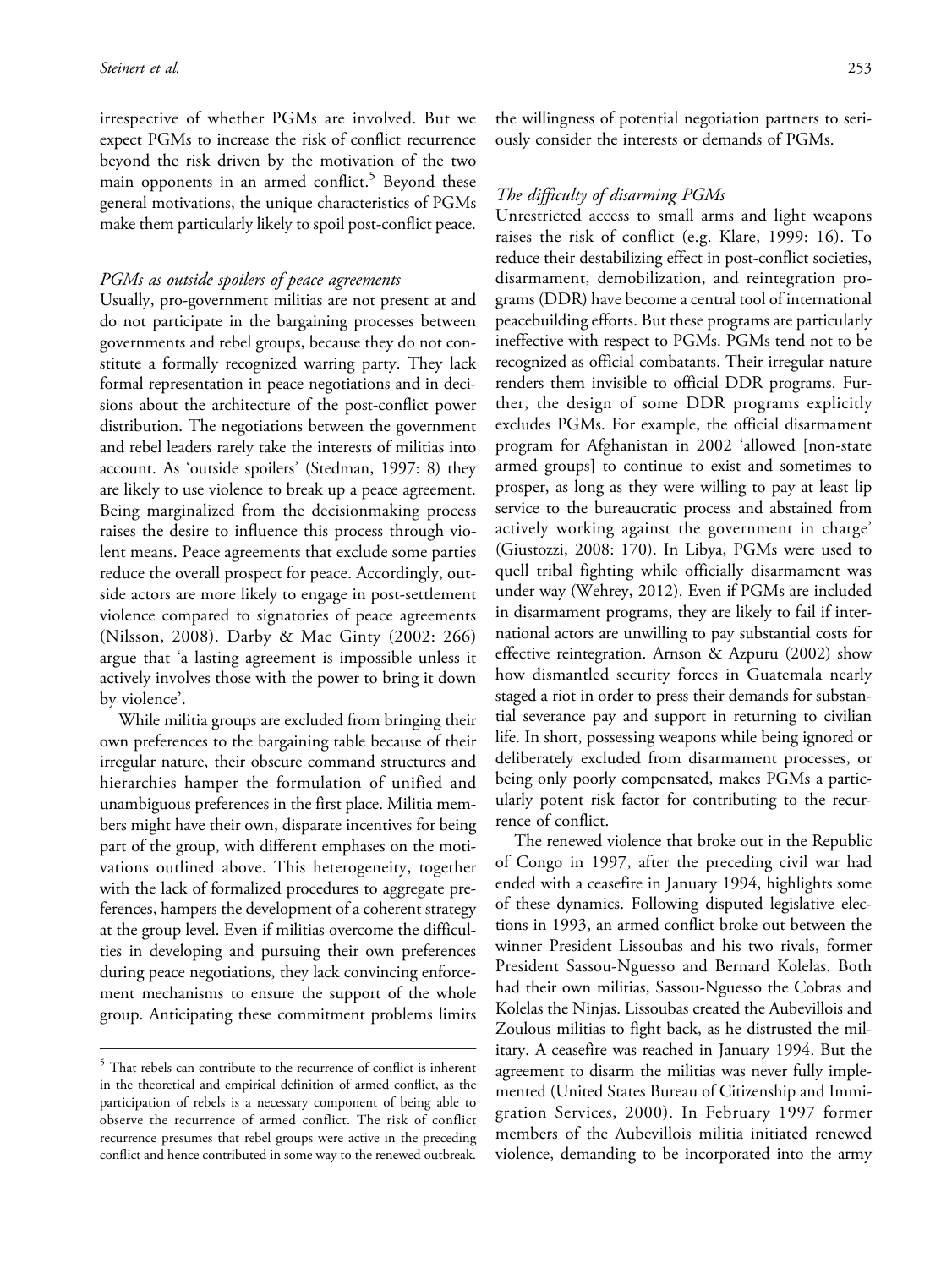at the rank of sergeant (Ngangoue, 1997). In the following June, fighting broke out between the militia loyal to President Lissouba, the Zoulous, and the Cobra militia of ex-President Sassou-Nguesso. This second conflict, which lasted until 1999 and led to a transfer of power back to Sassou-Nguesso in October 1997, was primarily fought between different militia groups supporting different parties and backed by different ethnic groups. In 1999 a report concluded that the militia culture had been influenced by 'widespread unemployment and lack of opportunity, a sense of hopelessness, the legacy of the 1993/4 and 1997 civil wars, the pervasiveness of and easy access to weapons' (IRIN, 1999).

This example highlights the instability that militia groups contribute to. Militiamen endangered the peace process after the political leaders reached a ceasefire, as the integration into the regular forces was unsuccessful. The continued easy access to arms enabled them to reinitiate the violence and the lack of alternatives further motivated the young militia members. The tension leading up to the 1997 elections quickly escalated into a devastating civil war, which can be attributed to the presence of the militias and their unaddressed grievances from the preceding war (see also Banks, Day & Muller, 2016: 218; Yoroms, 2005: 46).

#### The 'government bonus'

A constitutive feature of PGMs is the support provided by the government. This support makes them less likely to be punished for their violence and other illegal behavior. Governments may turn a blind eye to PGM's conduct in conflict. For example, during the genocide in Darfur 'government forces allow the Janjaweed to operate with full impunity' (Human Rights Watch, 2004). Governments are primarily interested in the success of their counterinsurgencies, and the end may justify the means. Moreover, militia fighters are less likely to be constrained by mechanisms of 'reputational enforcement' (Arrow, 1985). The hierarchies of the army and the connection to the official state apparatus exert external constraints on soldiers, which are absent for militiamen. PGMs are acting in a legal vacuum. Such impunity does not equally apply to rebels.<sup>6</sup> Members of (former) rebel groups might fall victim to retaliatory or deterrent justice measures. Fear of sanctions is likely absent from militiamen, thus increasing the incentive to commit dissolute acts of violence. The argument can be extended to post-conflict situations where the interests of the government and the PGMs are at odds. Even if governments have an incentive to punish PGMs, they might be unable to do so. Governments generally lack important information on PGMs' activities and internal hierarchies. Often government armies and PGMs fight in different places or at different times. The official state apparatus might simply be unaware of PGMs' conduct.

Taken together, the characteristics of PGMs make militiamen likely to favor the recurrence of conflict over the continuation of peace. Acting in a twilight zone, they are excluded from peace processes and DDR programs and enjoy government-sanctioned impunity, power, and freedom to pursue their own goals. The preferences of PGMs are likely to contribute to the recurrence of conflict beyond the incentives the government or rebel forces might have.

# The destabilizing impact of PGMs on post-conflict societies

The autonomous character of militia groups becomes a burden for any government interested in maintaining peace after conflicts. Since PGM fighters have a strong interest in conflicts emanating from the mechanisms described above, they are expected to take advantage of their uncontrolled position as 'outside spoilers' (Stedman, 1997; Stedman, Rothchild & Cousens, 2002) to reignite the concluded conflict. The government benefits from cheap counterinsurgents but they become a problem that is difficult to control in post-conflict situations. The government is likely to struggle to 'neutralize' the potential threats posed by irregular groups that possess weapons. Effectively disarming militia members is extremely difficult. Fully integrating them into regular forces is equally challenging. Sidelining PGMs in peace negotiations without the prospects of a post-conflict role creates a further incentive for these groups to end the peace.

The initiative to re-escalate the conflict could come directly from militiamen who break fragile peace agreements or ceasefires by violently targeting opposition members. Alternatively, rebels could provoke a renewed escalation of violence and militiamen may respond in a coercive way, thus thwarting potential attempts to accommodate. Since we focus only on PGMs employed as counterinsurgents, violent acts committed by militiamen are likely targeted at the opposition. Even in the

<sup>6</sup> While governments might be unable to punish rebels (as in the DRC) or might prefer impunity for strategic reasons (as exemplified by the amnesties for FARC in Colombia), the fight against a common enemy is likely to create bonds of loyalty between government forces and PGMs. Therefore, militiamen arguably fear punishment less than rebels.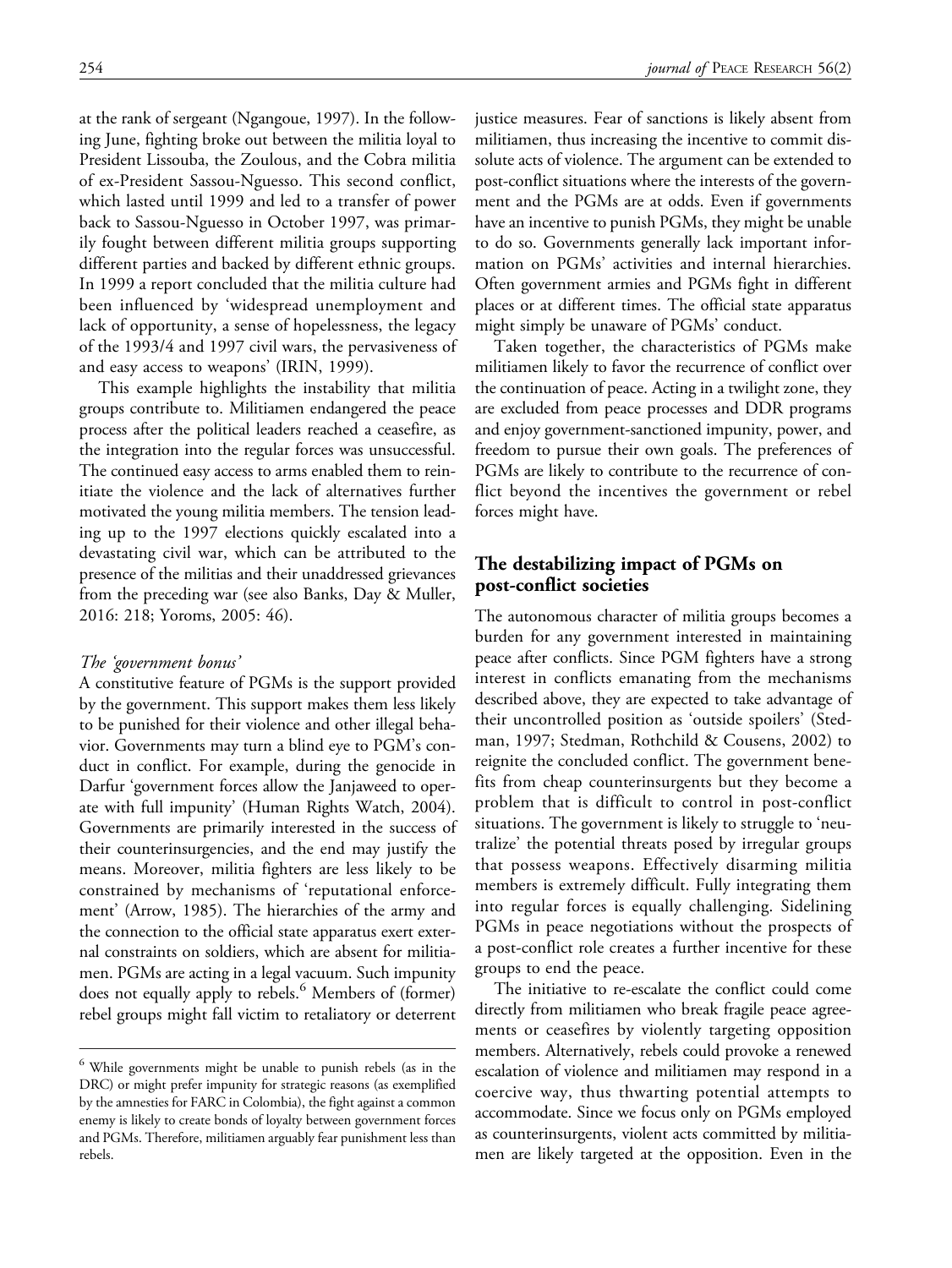absence of deeply rooted motivations, PGM members might have come to identify with the conflict goals over the course of the original conflict and are motivated to continue to fight even after a peace agreement. (Former) rebels are likely to perceive PGMs' behavior as provocative due to their previous role as counterinsurgents. Militiamen's acts of violence, or merely their presence, could enhance the willingness of rebels to return to fighting. Thus, the self-interest in violence of militiamen is expected to increase the risk of renewed fights with rebels, resulting in conflict recurrences sooner compared to conflicts that do not include PGMs in counterinsurgencies.

But why does a conflict in which militias fight for the government come to an end in the first place? PGMs' self-interest in conflict might indeed prolong conflicts (e.g. Cunningham, 2006; Phillips, 2015). We aim to help explain the recurrence of armed conflict once a conclusion of the violence has been achieved. We expect that the PGMs' value of conflict over peace develops over the course of fighting and will become most prevalent once the fighting has been concluded.

Consideration of the factors outlined above leads us to the following observable implication:

H1: The presence of PGMs undertaking counterinsurgent activities in armed conflicts increases the risk of conflict recurrence.

### Operationalization

To analyze the impact of pro-government militias on post-conflict stability, we concentrate on the five years following a conflict that took place worldwide between 1981 and 2007.<sup>7</sup> Following the UCDP/PRIO Armed Conflict Dataset, we define an armed conflict as any contested incompatibility that concerns territory and/or government where the use of armed forces between two parties leads to at least 25 battle-deaths (Gleditsch et al., 2002:  $618-619$ .<sup>8</sup> Information on conflict recurrence is only available for a subset of conflicts since several are ongoing or have only recently ended. We exclude conflicts for which we do not have information for the full five-year post-conflict window. Due to missing data, the final dataset includes 121 cases of conflicts with their respective post-conflict periods ( $N = 121$ ), where the unit of analysis is the five-year post-conflict window.

### PGMs as conflict actors

Our key explanatory variable is a binary indicator identifying whether a PGM was active during a conflict and targeted rebel groups. We code this PGM measure as 1 when three criteria are met: (a) the group corresponds to the definition of pro-government militias as defined by Carey and colleagues (Carey, Mitchell & Lowe, 2013: 50) outlined above, (b) the group has recorded activities during the conflict, and (c) the group targets insurgents or rebels. By manually excluding PGMs that did not target rebels, insurgents, government critics, or political opposition, we analyze only PGMs that played an active role in the armed conflict, which mirrors our arguments most closely. To create this variable, we combine information from the UCDP Armed Conflict Dataset (Pettersson & Eck, 2018) and the Pro-Government Militia Database (Carey, Mitchell & Lowe, 2013). By handmatching the names of PGMs active in the original and the recurring conflict, we ensure that the same militia groups fought in both.<sup>9</sup>

#### Conflict recurrence

We define conflict recurrence as a transition from a year with fewer than 25 battle-deaths to a year with more than 25 battle-deaths (Elbadawi, Hegre & Milante, 2008: 452). We operationalize conflict recurrence with a binary variable indicating whether a new conflict between the same conflict parties occurs within the first five years after the conclusion of the preceding conflict.<sup>10</sup> To enhance the probability that the new conflict is connected to the environment created by the previous conflict episode, we included only recurrences within a time span of five years after the first conflict. This follows a common approach in the post-conflict literature (Binningsbø et al., 2012; Flores & Nooruddin, 2009).

<sup>7</sup> We exclude three conflict episodes in Somalia since the PGMD does not provide information about PGMs due to difficulties in identifying a government.

<sup>8</sup> According to the UCDP definitions of conflict types, our dataset entails 159 internal armed conflicts and 22 internationalized internal armed conflicts. In all conflicts the government is pitted against rebel groups.

<sup>&</sup>lt;sup>9</sup> In only two exceptions did the recurring conflict not include the PGM from the original conflict. Those are the conflict in Congo-Brazzaville (1997–99) that recurred in 2002 and the conflict in Croatia (1992–93) that recurred in 1995.

<sup>&</sup>lt;sup>10</sup> To overcome the problem of rebel groups changing names or becoming the government in the subsequent conflict, we searched for additional information about the conflicts within the five-year post-conflict window with different fighting party names (in the detailed UCDP conflict descriptions). If the additional evidence suggested that fighting parties remained essentially the same, the case was coded as relapsing conflict irrespective of changed names.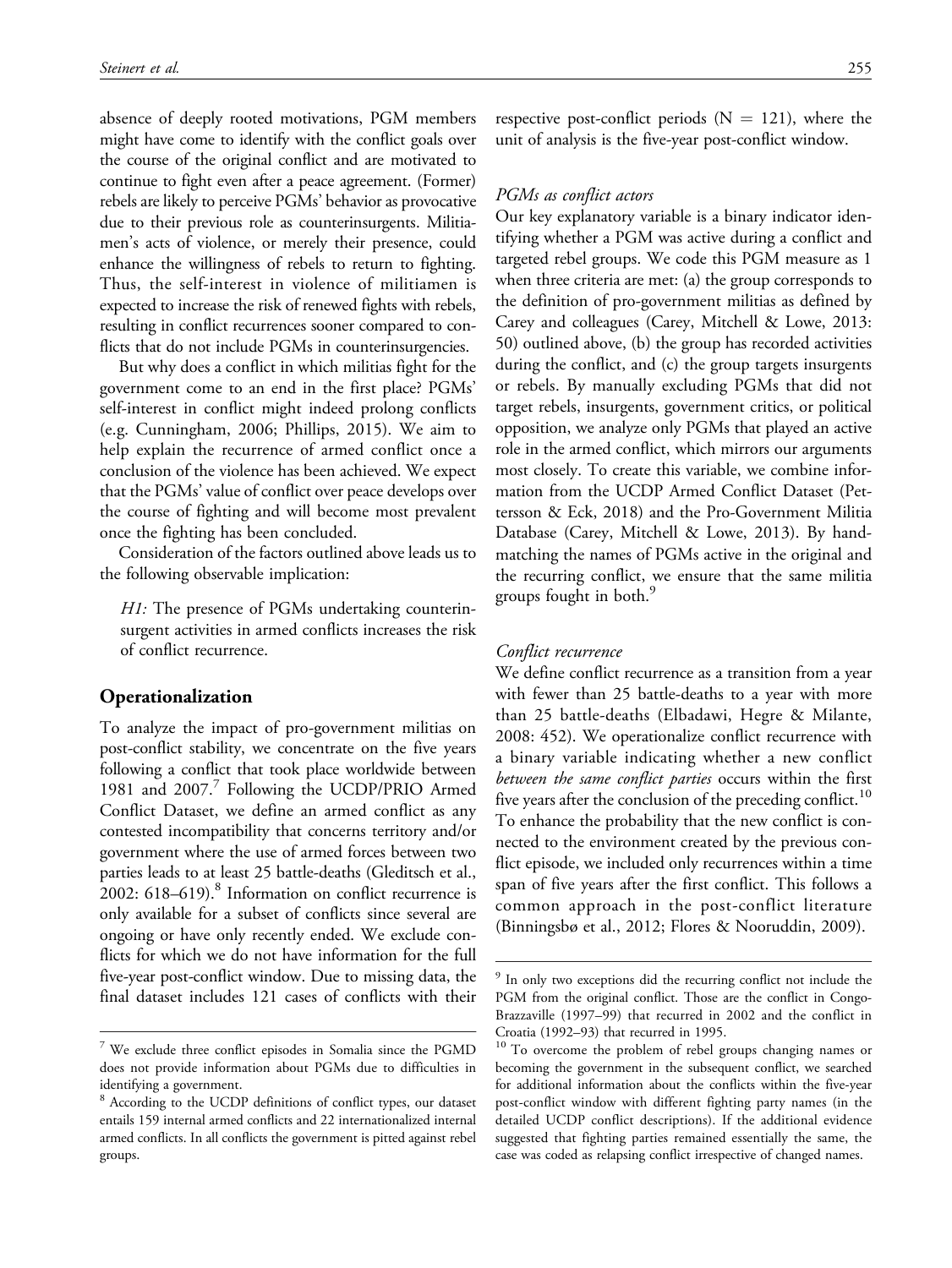Figure 1. Distribution of post-conflict relapses



Figure 2. Relative proportions of conflict relapses

PGMs were active as counterinsurgents in 78 (65%) of 121 conflicts. Our condition for conflict recurrence is fulfilled in 48 cases (40%). As shown in Figure 1, 75% of conflict recurrences took place after conflicts with PGM activities. Figure 2 shows that 46% of conflicts with PGMs recurred, while only 28% of conflicts without PGM activities were reignited.<sup>11</sup> As the link between conflict recurrence and PGMs might be driven by other factors, we control for several factors in our multivariate analyses.

### Control variables

Drawing on previous research, we control for three sets of possible confounders. We account for the characteristics of the preceding conflict, for the conditions of the

post-conflict environment, and for factors that are generally considered to increase the risk of armed conflict.

We account for characteristics of the preceding conflict that could also influence the use of PGMs. We control for the *Duration of the conflict* (see Mason & Fett, 1996: 552) based on the UCDP Armed Conflict Dataset (Gleditsch et al., 2002; Pettersson & Eck, 2018) and for the *Logged estimation of battle deaths* (see Quinn, Marson & Gurses, 2007: 178; Walter, 2004: 373) for each conflict episode (Lacina & Gleditsch, 2005).<sup>12</sup> We control whether conflicts ended with a Bargained solution by including a binary variable from the UCDP Conflict Termination Dataset (Kreutz, 2010) and for the degree of Ethnic fractionalization at the end of the original conflict (Kaufmann, 1996: 137), measured with the Ethnic Fractionalization Index from the Ethnic Power Relations Dataset (Wimmer, Cederman & Min, 2009).

Carey & Mitchell (2016) find that PGMs are most prevalent in Irregular conflicts (Balcells & Kalyvas, 2014). These are characterized by incumbents having substantially more resources compared to the rebels. To avoid the link between PGM deployment and conflict recurrence being driven by inherent characteristics of irregular conflicts, we control for them with data from Balcells & Kalyvas (2014). As these data are limited to conflicts with a minimum of 100 battle-related deaths, we hand-code this variable for all conflicts with 25 to 99 battle-deaths. Searching newspaper articles from major world publications with LexisNexis, we code each conflict following the coding procedure proposed by Kalyvas & Balcells  $(2010).^{13}$ 

To capture the post-conflict environments, we control for the average Military expenditure (see Collier & Hoeffler, 2006) as percentage of GDP in the five-years post-conflict window (World Bank, 2017). Using information from the United Nations Department of Peacekeeping Operations (UN Peacekeeping, 2017), we account for *Peacekeeping* with a binary variable for official UN peacekeeping missions within the five-years post-conflict window (Fortna, 2004). We include a dummy variable for Post-conflict justice (see Lie, Binningsbø & Gates, 2007) from the Post-Conflict Justice Dataset, indicating whether any form of post-conflict justice took place within the five-years post-conflict period (Binningsbø et al., 2012). To avoid these factors



<sup>&</sup>lt;sup>11</sup> See Table A.II in the Online supplement.

 $12$  The logarithmic transformation is used because the variable *Battle* deaths is highly skewed.<br><sup>13</sup> Pieces of evidence are listed in the Online appendix with a detailed

description of the search procedure.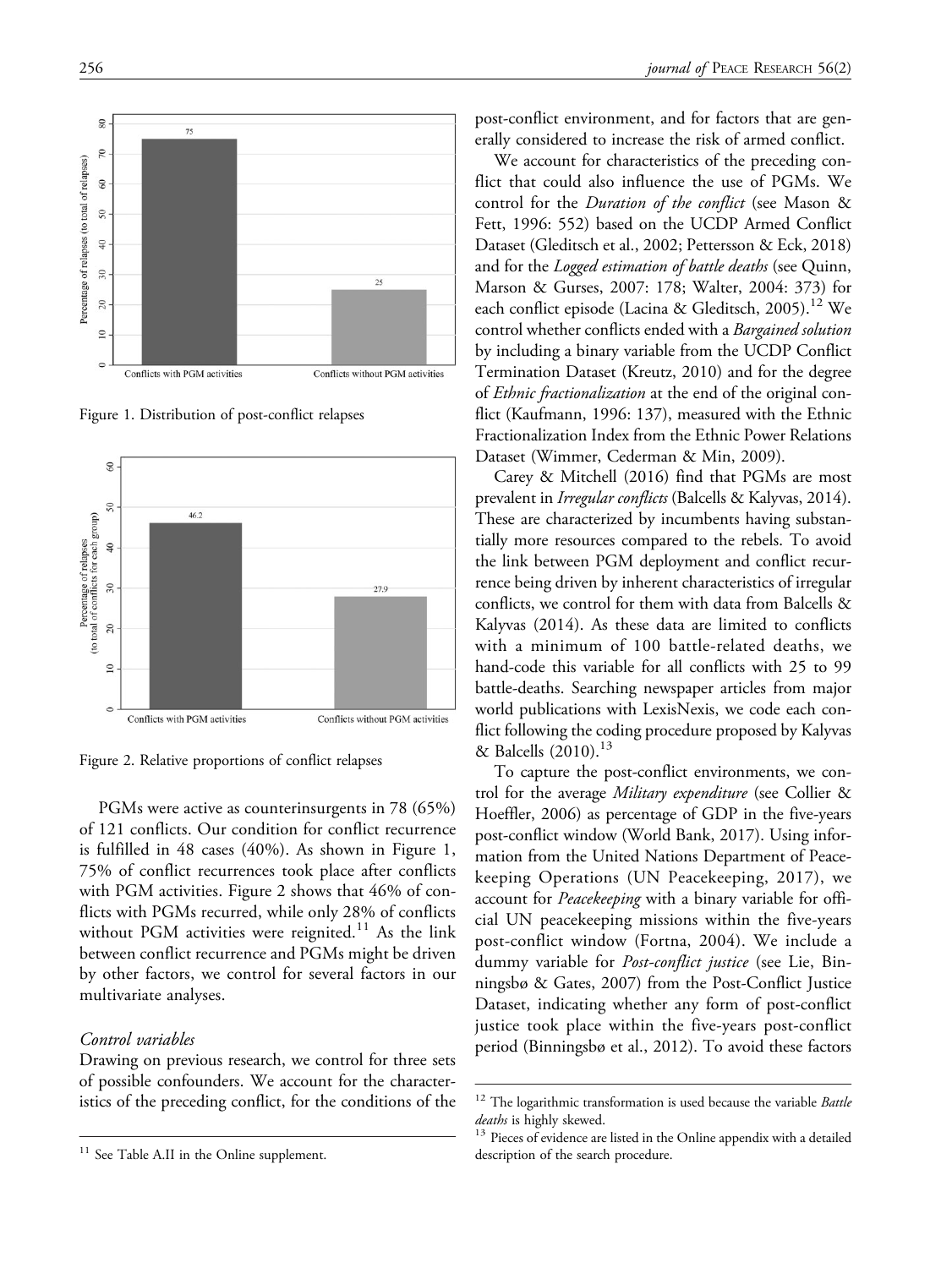being driven by the recurrence of the conflict, we code these variables only for the time span up to the recurrence.

To account for general conflict risk factors, we include Logged GDP per capita at the end of the original conflict (World Bank, 2016). To account for a non-linear impact of regime type (e.g. Hegre et al., 2001), we control for Democracy with Polity from Polity IV (Marshall & Jaggers, 2013) and included the square of this variable. Basic descriptive statistics for all variables are shown in Table A.III in the Online supplement.

### Multivariate analysis and results

We use logistic regression models and cluster standard errors for the country variable to control for countryspecific effects in states with several conflict recurrences, such as in Burma or India, to take into account that model errors are correlated within clusters but uncorrelated across clusters (Cameron & Miller, 2015: 317).<sup>14</sup> The results are shown in Table I. Only a few variables reach conventional levels of statistical significance. Postconflict justice measures statistically significantly reduce the risk of conflict recurrences. Post-conflict states that are able to implement such measures might be willing and capable to restore the rule of law.<sup>15</sup> Bargained solutions also lower the risk of conflict recurrence. Peace is more likely to last when a mutual agreement for conflict resolution can be declared. In line with the findings from Collier & Hoeffler (2006), post-conflict military expenditure heightens the risk of conflict recurrences.

To facilitate the substantive interpretation of the findings, we simulate predicted probabilities by drawing 10,000 simulations of the parameters from our logistic regression models (King, Tomz & Wittenberg, 2000: 348). Using the approximated probability distributions, we estimate the effect of PGMs while holding the other predictors at their mean and the binary variables at their mode. Finally, we use propensity score matching to

|  |  |  |  | Table I. Logistic regression models |  |
|--|--|--|--|-------------------------------------|--|
|--|--|--|--|-------------------------------------|--|

|                          | (1)         | (2)         |
|--------------------------|-------------|-------------|
|                          | Conflict    | Conflict    |
|                          | recurrence  | recurrence  |
| PGM activity             | 1.319       | 1.004       |
|                          | (1.94)      | (1.56)      |
| Conflict duration        | 0.00674     | $-0.0361$   |
|                          | (0.29)      | $(-1.47)$   |
| Logged battle-deaths     | $-0.0276$   | 0.165       |
|                          | $(-0.24)$   | (1.17)      |
| Peacekeeping             | $-0.461$    | $-0.505$    |
|                          | $(-0.69)$   | $(-0.74)$   |
| Democracy                | 0.0270      | 0.00851     |
|                          | (0.79)      | (0.24)      |
| Democracy squared        | 0.00667     | 0.00983     |
|                          | (0.66)      | (1.04)      |
| Logged GDP per capita    | $-0.196$    | $-0.0661$   |
|                          | $(-1.36)$   | $(-0.38)$   |
| Ethnic fractionalization | 0.590       | 1.083       |
|                          | (0.52)      | (0.81)      |
| Bargained solution       | $-1.444***$ | $-1.008*$   |
|                          | $(-4.08)$   | $(-2.20)$   |
| Military expenditure     | $0.105*$    | 0.0850      |
|                          | (2.13)      | (1.76)      |
| Irregular conflicts      | 0.247       | 0.0141      |
|                          | (0.43)      | (0.02)      |
| Post-conflict justice    |             | $-2.034***$ |
|                          |             | $(-3.39)$   |
| Cons                     | $-0.582$    | $-1.751$    |
|                          | $(-0.42)$   | $(-1.03)$   |
| $\overline{N}$           | 121         | 121         |
| Mc Fadden's $R^2$        | 0.16        | 0.25        |
| Wald chi2                | 41.56       | 64.56       |
| Prob>chi2                | 0.0000      | 0.0000      |

*t* statistics in parentheses.  $^*p < 0.05$ ,  $^{**}p < 0.01$ ,  $^{***}p < 0.001$ .

account for potential endogeneity and to minimize the risk that other characteristics of conflicts with PGM activities drive the effect.

# Simulating of the effect of PGM activity on conflict recurrence

Based on the logistic regression models, we simulated the effect of PGM activity on conflict recurrence. Control variables were entered subsequently and generally found not to change the predicted effects except for postconflict justice. Therefore, we run our models with and without the post-conflict justice variable.<sup>16</sup>

 $^{14}$  The Pearson residual test to measure the difference between fitted and observed values (Hosmer, Lemeshow & Sturdivant, 2013: 155) identifies one highly influential case (see Figure A.1 in the Online supplement). We exclude the outlier to avoid our results being driven by this deviant case and describe this case in the Online supplement. <sup>15</sup> This measure captures a range of post-conflict justice measures, including trials, truth commissions, reparations, purges, and amnesties. While previous research suggests that trials are most conducive for peace stability (Lie, Binningsbø & Gates, 2007), our findings solely suggest that any state effort to deal with conflict violence and thereby implicitly acknowledging it, is associated with improved peace stability.

<sup>16</sup> We attempted to include a dummy variable to account for conflicts that were terminated by a clear victory of one party. However, no conflict in our dataset recurred that ended with a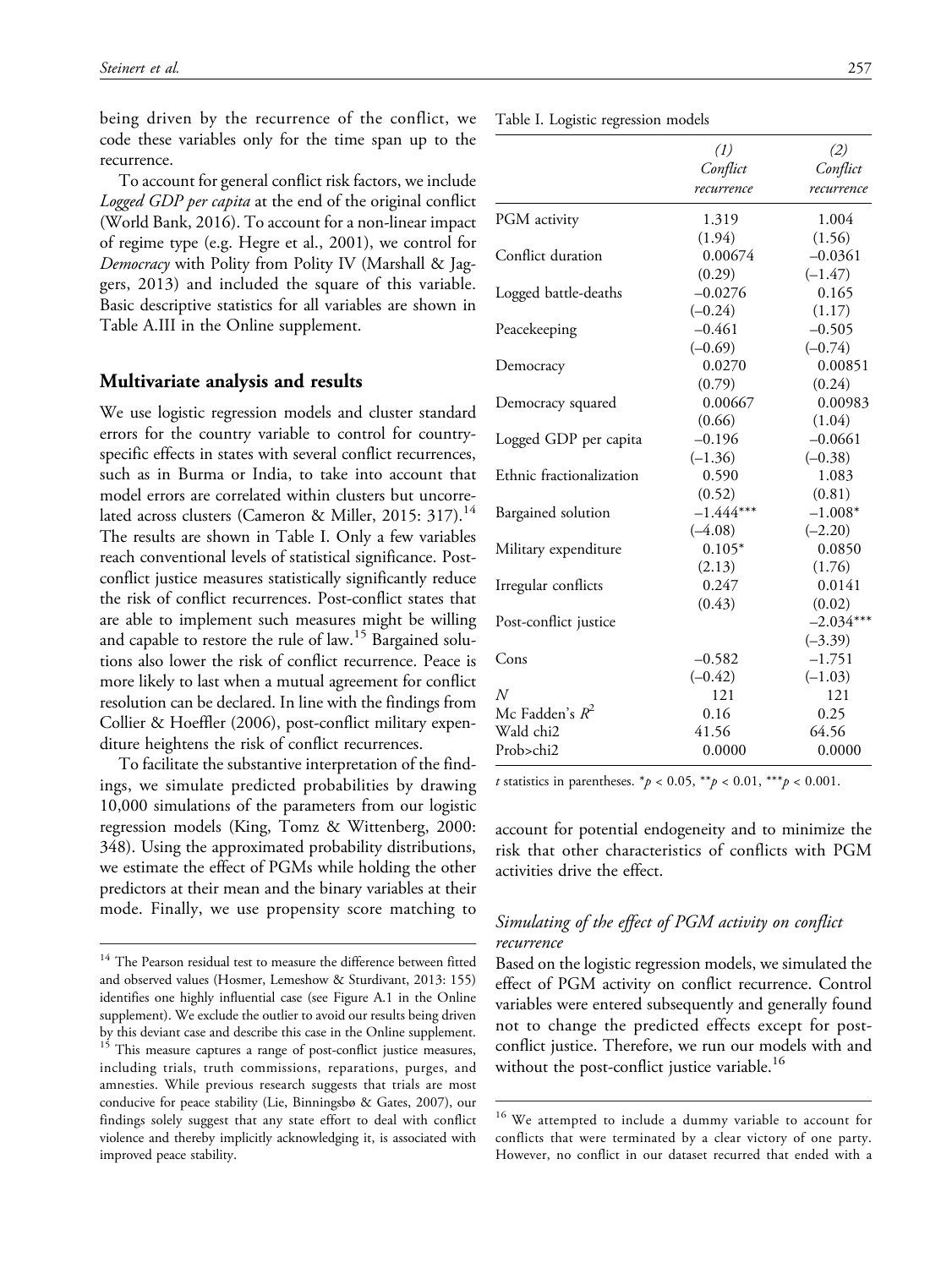|                          | Lower<br>bound<br>(95% CI) | Mean   | Upper<br>bound<br>$(95\% \; CI)$ |
|--------------------------|----------------------------|--------|----------------------------------|
| Model 1                  |                            |        |                                  |
| Previous PGM activity    | 0.5211                     | 0.6396 | 0.7475                           |
| No previous PGM activity | 0.1202                     | 0.3361 | 0.6154                           |
| First difference         | $-0.0052$                  | 0.3035 | 0.5505                           |
| Model 2                  |                            |        |                                  |
| Previous PGM activity    | 0.5889                     | 0.7317 | 0.8483                           |
| No previous PGM activity | 0.2245                     | 0.5054 | 0.7832                           |
| First difference         | $-0.0540$                  | 0.2264 | 0.5052                           |

Table II. Summary results statistical simulation

Table II summarizes the results of the simulation. For Model 1, the risk of conflict recurrence is 64% (95% confidence interval: 52%, 75%) when PGMs were active. Without PGMs, the risk drops to 34% (95% confidence interval: 12%, 62%). To find out whether the first difference for the explanatory variable PGM activity is substantively meaningful, we simulate it 10,000 times. We obtain 9,733 values higher than zero. The first difference is bigger than zero with a probability of 0.97.17 The simulated probabilities average expected values and the 95% confidence intervals are illustrated in Figure 3.

Figure 4 displays the results of the statistical simulation for the second model. The probability of conflict recurrence ranges between 0.56 and 0.85 with PGMs and from 0.23 to 0.78 without PGMs. Running 10,000 simulations of the first difference, 9,401 parameters were larger than zero. Consequently, the first difference is higher than zero with a probability of 0.94. To avoid that our results are a product of the five-years post-conflict window, we re-estimated the simulation models with the post-conflict time period ranging from two to ten years. The results of the reestimated simulations models are presented in Table A.IV in the Online supplement. Our findings are robust





Figure 3. Simulated probabilities of post-conflict relapse (based on Model 1)



Figure 4. Simulated probabilities of post-conflict relapse (based on Model 2)

to different definitions of the post-conflict windows with elevated effects for longer post-conflict windows.

#### Propensity score matching

These analyses suggest that conflicts that involve PGMs are more likely to recur. But PGM activity could be a surrogate for characteristics of particularly conflict-prone societies. The existence of spoilers could be a symptom of specific distributions of power that make peace agreements particularly fragile (Greenhill & Major, 2006). PGMs would not determine conflict relapses but instead the prevailing opportunity structure would determine PGM activities.<sup>18</sup> To account for such an endogeneity

clear victory, supporting research that clear victories are a powerful predictor of post-conflict stability (e.g. Licklider, 1995; Quinn, Mason & Gurses, 2007). It also implies that our findings apply only to post-conflict environments without such decisive battle outcomes.

<sup>&</sup>lt;sup>17</sup> The 95% confidence interval contains zero and nevertheless the number of simulations that are less than zero is more than 95%. This is because the confidence interval refers to a two-sided test. The interpretation that we are interested in refers to a one-sided test, FD > 0. If the confidence interval contains zero, we know that 2.5% of all simulations are beyond the left boundary of the confidence interval.

<sup>&</sup>lt;sup>18</sup> Zahar (2002) argues that would-be spoilers resort to violence under conditions where the benefits outweigh the costs of spoiling behavior.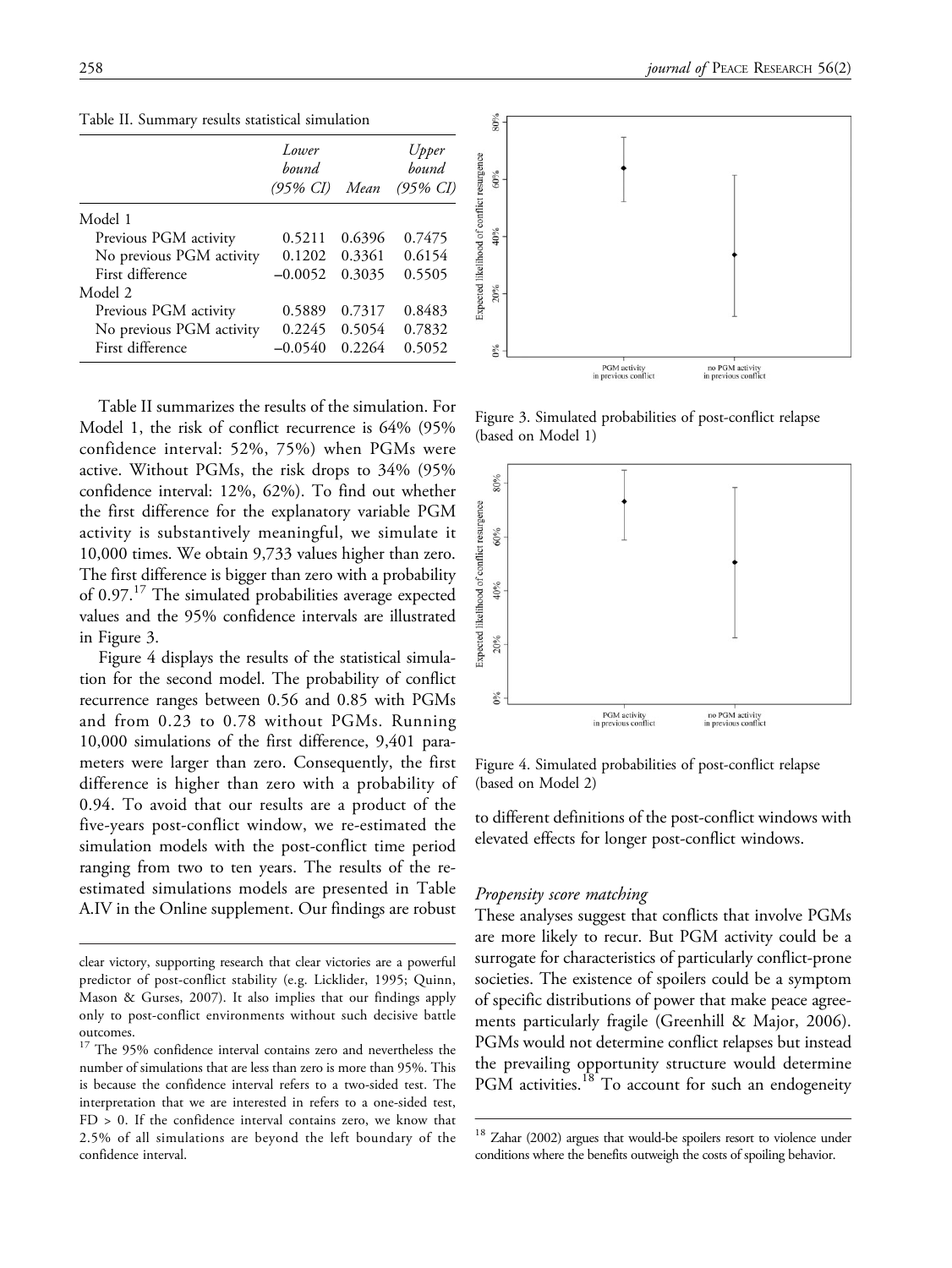

problem, we apply kernel propensity score matching and caliper propensity score matching. By balancing the distribution of covariates for treated and untreated units, that is, for conflicts with and without PGM activities, the selection process of treatment assignment becomes 'as good as random'. Similar to conventional regression, matching is based on the assumption that all covariates are observable and identified. In contrast to regression, it represents a non-parametric way of ensuring balance that is less model-driven.

The improved balance of the covariates after matching is illustrated in Figure 5 for kernel propensity score matching and in Figure 6 for caliper propensity score matching. While it was not possible to create perfect balance, we were able to substantially reduce bias among most covariates. Only the variables Ethnic fractionalization and *Post-conflict justice* remain statistically significant after matching; however, the bias of those covariates can be reduced by 92% and 22%, respectively. In the full sample, the average bias among covariates in terms of standardized differences was 28%. With kernel propensity score matching the mean bias was reduced to 10%. Likewise, the median bias was reduced from 22% to 7%. Caliper propensity score matching reduced the mean bias to 17% and the median bias to 10%.<sup>19</sup>

After creating balanced groups, we derive the average treatment effect on the treated by comparing conflicts with and without PGMs. The effect of PGM activities on post-conflict relapse remains highly statistically significant (see Table III), with a coefficient of 0.19 (95% confidence interval: 0.07, 0.31) for PGM activity. This

Figure 5. Kernel propensity score matching Figure 6. Caliper propensity score matching

 $-50$ 

Post-conflict justice

Table III. Results propensity score matching (Kernel and Caliper)

 $\Omega$ 

Standardized % bias across covariates

|                                              |      | <i>Coef.</i> R. St. Err. $Z$ $P >  z $ 95% CI |  |                                |
|----------------------------------------------|------|-----------------------------------------------|--|--------------------------------|
| ATET<br>(PGM activity<br>$1 \text{ vs. } 0)$ | 0.19 |                                               |  | $0.06$ 3.02 0.003 [0.07, 0.31] |

finding provides further support for our hypothesis that if PGMs fight against the opposition in an armed conflict, the risk of renewed escalation of violence after the termination of conflict increases.

### Conclusion

Pro-government militias are a common feature of civil wars, but we know little about how they shape postconflict stability. While insurgents or regular government forces might have an interest in the resurgence of violence, we have outlined why militias that are protected by the government and help fight rebels are particularly likely to have an interest in renewed conflict. Due to their irregular nature, they enjoy relatively free reign over how they contribute to the government's overall goal, which allows them to use the conflict and their position of power to their own advantage. Unlike rebel groups or regular state forces, PGMs are likely to have gained little but lost much in the post-conflict period. They are usually excluded from peace negotiations and disarmament programs. Therefore, they are likely to increase the risk of conflict recurrence beyond the risk posed by government or rebel forces.

To empirically test our argument, we identified armed conflicts in which pro-government militias participated



× Matched

50

100

<sup>&</sup>lt;sup>19</sup> We used a width of 0.3 for our caliper propensity score matching procedure.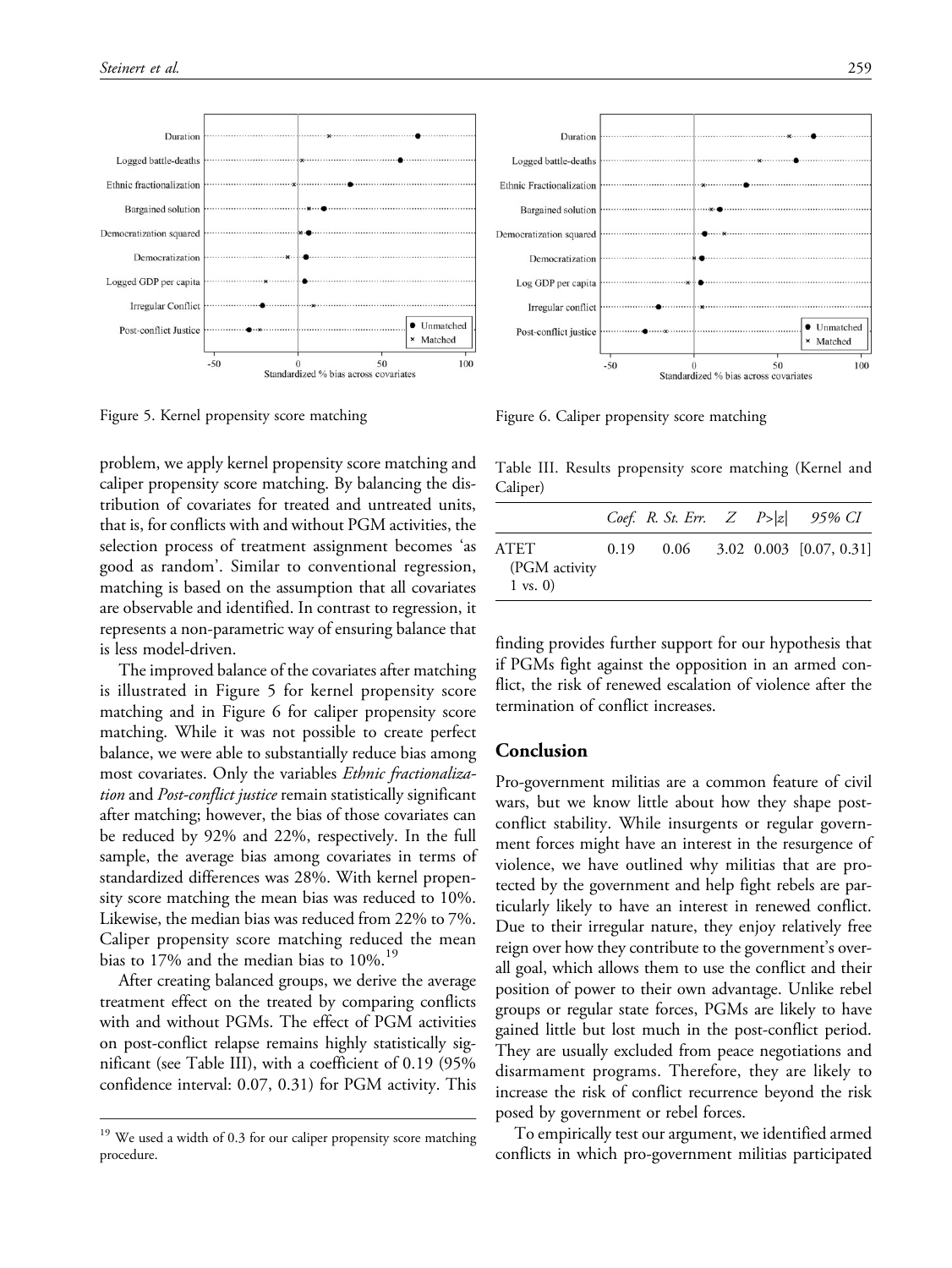in the fight against the rebels and tested whether the same set of actors, including the PGMs, fought each other again during the subsequent five years. Our findings suggest that conflicts with PGM activities are indeed more likely to recur. Our study highlights an important pattern of post-conflict stability by accounting for the common strategy to use militias in armed conflicts. While we have narrowed our research on militias that actively fought against insurgents, these groups still vary in their membership profile, size, and origin. PGMs with a relatively homogenous membership are likely to be better able to overcome the collective action problem to trigger renewed conflict, while small PGMs will find it more difficult to have a significant impact. While the variety of PGMs in our study might make it more difficult to identify an overall pattern, our results demonstrate that despite these differences PGMs generally enhance the risk of conflict recurrence across diverse post-conflict environments. As more data become available over longer time periods, more fine-grained analyses can help uncover what types of anti-insurgent PGMs are most likely to trigger the outbreak of previously concluded armed conflicts and what internal group dynamics or preferences are most prevalent.

Our results have important implications for international peacebuilding endeavors. Considering the increased risk for conflict relapse, peace negotiations between governments and rebels are unlikely to deliver sustainable stability if they ignore the demands and needs of militia members. DDR programs are unlikely to be successful if they do not include militiamen and provide sufficient resources for their disarmament and reintegration. Our findings suggest that the perception of PGMs as 'cheap instruments for the projection of state power' (Jentzsch, Kalyvas & Schubiger, 2015: 764) is short-sighted. The advantages of a cheap force multiplier during conflicts may come at the expense of government's loss of control in the long run. People may suffer from the empowerment of those informal actors far beyond the termination of the conflict. Our study shows that it is essential to take into account informal actors deployed on behalf of the state since '[state] agent's selfish motivations for violence persist across time, culture, and countries' (Mitchell, 2004: 5).

### Replication data

The dataset and do-files for the empirical analysis in this article, along with the Online appendix, can be found at <http://www.prio.org/jpr/datasets>. All analyses were conducted using Stata.

### Acknowledgement

We thank Thomas Gschwend for his valuable advice on our statistical simulation.

### Funding

This project received funding from the European Research Council under the European Union's Seventh Framework Programme (FP7/2007-2013)/ERC Grant Agreement no. 336019. CVS was funded by the German Academic Scholarship Foundation and JIS by an ESRC doctoral studentship (ES/J500112/1).

# ORCID iD

Christoph V Steinert **b** [https://orcid.org/0000-0003-](https://orcid.org/0000-0003-1760-3214) [1760-3214](https://orcid.org/0000-0003-1760-3214)

Janina I Steinert D[https://orcid.org/0000-0001-7120-](https://orcid.org/0000-0001-7120-0075) [0075](https://orcid.org/0000-0001-7120-0075)

Sabine C Carey **b** [https://orcid.org/0000-0003-3286-](https://orcid.org/0000-0003-3286-0040) [0040](https://orcid.org/0000-0003-3286-0040)

### References

- Alden, Chris; Monika Thakur & Matthew Arnold (2011) Militias and the Challenges of Post-Conflict Peace. London: Zed.
- Amnesty International (2014) Ukraine: Abuses and war crimes by the Aidar Volunteer Battalion in the Luhansk region: AI Briefing, Index EUR 50/040/2014, 8 September ([https://www.amnesty.org/en/documents/EUR50/040/](https://www.amnesty.org/en/documents/EUR50/040/2014/en/) [2014/en/\)](https://www.amnesty.org/en/documents/EUR50/040/2014/en/).
- Arnson, Cynthia J & Dinorah Azpuru (2002) From peace to democratization: Lessons from Central America. In: John Darby & Roger Mac Ginty (eds) Contemporary Peacemaking: Conflict, Violence and Peace Processes. Basingstoke: Palgrave Macmillan, 197–211.
- Arrow, Kenneth J (1985) The economics of agency. In: John Pratt & Richard Zeckhauser (eds) Principals and Agents: The Structure of Business. Boston, MA: Harvard Business School Press, 37–54.
- Azam, Jean-Paul (2002) Looting and conflict between ethnoregional groups: Lessons for state formation in Africa. Journal of Conflict Resolution 46(1): 131–153.
- Azam, Jean-Paul & Anke Hoeffler (2002) Violence against civilians in civil wars: Looting or terror? Journal of Peace Research 39(4): 461–485.
- Balcells, Laia & Stathis Kalyvas (2014) Does warfare matter? Severity, duration, and outcomes of civil wars. Journal of Conflict Resolution 58(8): 1390–1418.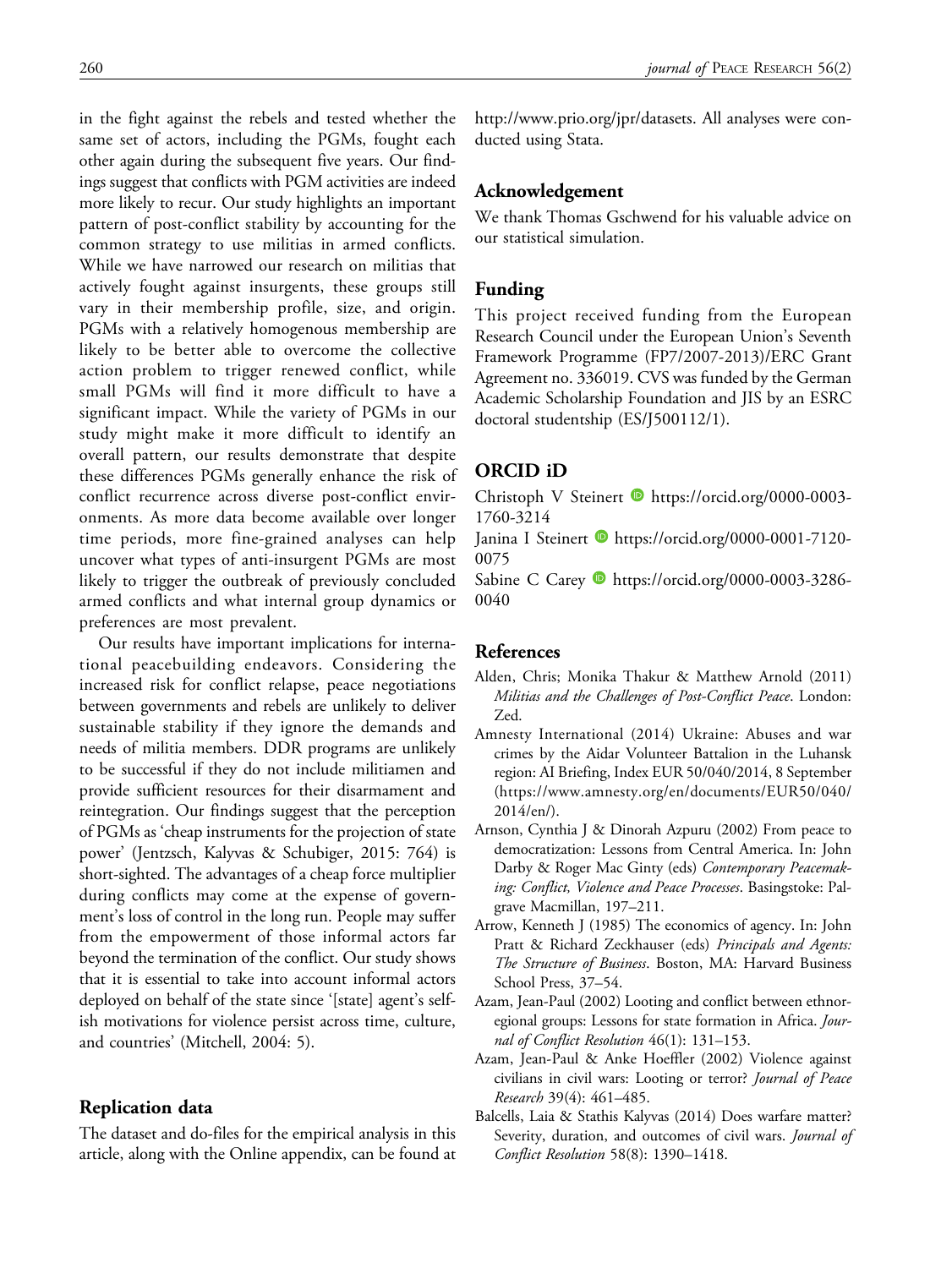- Banks, Arthur; Alan Day & Thomas Muller (2016) Political Handbook of the World 1998. Binghamton, NY: CSA.
- Berdal, Mats & David Ucko (2009) Reintegrating Armed Groups After Conflict: Politics, Violence and Transition. Abingdon: Routledge.
- Binningsbø, Helga Malmin; Cyanne E Loyle, Scott Gates & & Jon Elster (2012) Armed conflict and post-conflict justice, 1946-2006: A dataset. Journal of Peace Research 49(5): 731–740.
- Blattman, Christopher & Jeannie Annan (2010) The consequences of child soldiering. Review of Economics and Statistics 92(4): 882–889.
- Brooks, Laura (1997) Colombian paramilitaries gain strength. Washington Post 27 December ([http://www.sowi.uni-man](http://www.sowi.uni-mannheim.de/militias-public/data/pgag/390/evidence/) [nheim.de/militias-public/data/pgag/390/evidence/](http://www.sowi.uni-mannheim.de/militias-public/data/pgag/390/evidence/)).
- Cameron, Colin & Douglas Miller (2015) A practitioner's guide to cluster-robust inference. Journal of Human Resources 50(2): 317–372.
- Carey, Sabine & Neil Mitchell (2016) Pro-government militias and conflict. Oxford Research Encyclopedia of Politics: doi.org/10.1093/acrefore/9780190228637.013.33.
- Carey, Sabine; Michael Colaresi & Neil Mitchell (2015) Governments, informal links to militias, and accountability. Journal of Conflict Resolution 59(5): 850–876.
- Carey, Sabine; Michael Colaresi & Neil Mitchell. (2016) Risk mitigation, regime security, and militias: Beyond coupproofing. International Studies Quarterly 60(1): 59–72.
- Carey, Sabine; Neil Mitchell & Will Lowe (2013) States, the security sector, and the monopoly of violence: A new database on pro-government militias. Journal of Peace Research 50(2): 249–258.
- Clayton, Govinda & Andrew Thomson (2014) The enemy of my enemy is my friend ...The dynamics of self-defense forces in irregular war: The case of the Sons of Iraq. Studies in Conflict & Terrorism 37(11): 920-935.
- Clayton, Jonathan (2004) Janjawid enjoy profit of pillage and murder. Times 30 July [\(http://www.sowi.uni-mannheim.](http://www.sowi.uni-mannheim.de/militias-public/data/pgag/186/evidence/) [de/militias-public/data/pgag/186/evidence/\)](http://www.sowi.uni-mannheim.de/militias-public/data/pgag/186/evidence/).
- Cockayne, James (2014) The futility of force? Strategic lessons for dealing with unconventional armed groups from the UN's war on Haiti's gangs. Journal of Strategic Studies 37(5): 736–769.
- Collier, Paul & Anke Hoeffler (2004) Greed and grievance in civil war. Oxford Economic Papers 56(4): 563–595.
- Collier, Paul & Anke Hoeffler (2006) Military expenditure in post-conflict societies. Economics of Governance 7(1): 89–107.
- Cunningham, David E (2006) Veto players and civil war duration. American Journal of Political Science 50(4): 875–892.
- Cunningham, David E; Kristian Skrede Gleditsch & Idean Salehyan (2009) It takes two: A dyadic analysis of civil war duration and outcome. Journal of Conflict Resolution 53(4): 570–597.
- Darby, John & Roger Mac Ginty (2002) Contemporary Peacemaking: Conflict, Violence and Peace Processes. Basingstoke: Palgrave Macmillan.
- Elbadawi, Ibrahim; Håvard Hegre & Gary Milante (2008) The aftermath of civil war. Journal of Peace Research 45(4): 451–459.
- Fakti (2003) Who needs harassment of former NLA members? BBC Monitoring Europe 29 July ([http://www.sowi.uni](http://www.sowi.uni-mannheim.de/militias-public/data/pgag/352/evidence/)[mannheim.de/militias-public/data/pgag/352/evidence/\)](http://www.sowi.uni-mannheim.de/militias-public/data/pgag/352/evidence/).
- Fearon, James & David Laitin (2003) Ethnicity, insurgency, and civil war. American Political Science Review 97(1): 75–90.
- Flores, Thomas & Irfan Nooruddin (2009) Democracy under the gun: Understanding post-conflict economic recovery. Journal of Conflict Resolution 53(1): 3–29.
- Fortna, Virginia Page (2004) Does peacekeeping keep peace? International intervention and the duration of peace after civil war. International Studies Quarterly 48(2): 269–292.
- Gjelten, Tom (1995) Sarajevo Daily: A City and Its Newspaper Under Siege. New York: Harper Collins.
- Gleditsch, Nils Petter; Peter Wallensteen, Mikael Eriksson, Margareta Sollenberg & Håvard Strand (2002) Armed Conflict 1946–2001: A new dataset. Journal of Peace Research 39(5): 615–637.
- Greenhill, Kelly & Solomon Major (2006) The perils of profiling: Civil war spoilers and the collapse of intrastate peace accords. International Security 31(3): 7–40.
- Giustozzi, Antonio (2008) Bureaucratic façade and political realities of disarmament and demobilisation in Afghanistan. Conflict, Security & Development 8(2): 169–192.
- Gurr, Ted Robert (1970) Why Men Rebel. Princeton, NJ: Princeton University Press.
- Hegre, Håvard & Håvard Mokleiv Nygård (2015) Governance and conflict relapse. Journal of Conflict Resolution 59(6): 984–1016.
- Hegre, Håvard; Tanja Ellingsen, Nils Petter Gleditsch & Scott Gates (2001) Towards a democratic civil peace? Opportunity, grievance, and civil war, 1816–1992. American Political Science Review 95(1): 33–48.
- Heydemann, Steven (2013) Syria and the future of authoritarianism. Journal of Democracy 24(4): 59–73.
- Hilsum, Lindsey (1994) The radio station whose call sign is mass murder. Observer 15 May [\(http://www.sowi.uni-man](http://www.sowi.uni-mannheim.de/militias-public/data/pgag/307/evidence/) [nheim.de/militias-public/data/pgag/307/evidence/\)](http://www.sowi.uni-mannheim.de/militias-public/data/pgag/307/evidence/).
- Hosmer, David; Stanley Lemeshow & Rodney Sturdivant (2013) Applied Logistic Regression, 3rd edition. Hoboken, NJ: Wiley.
- Hughes, Geraint & Christian Tripodi (2009) Anatomy of a surrogate: Historical precedents and implications for contemporary counter-insurgency and counter-terrorism. Small Wars & Insurgencies  $20(1)$ : 1-35.
- Human Rights Watch (2004) Sudan: Massive atrocities in Darfur: Almost one million civilians forcibly displaced in government's scorched-earth campaign. 2 April [\(https://www.](https://www.hrw.org/news/2004/04/02/sudan-massive-atrocities-darfur) [hrw.org/news/2004/04/02/sudan-massive-atrocities-darfur\)](https://www.hrw.org/news/2004/04/02/sudan-massive-atrocities-darfur).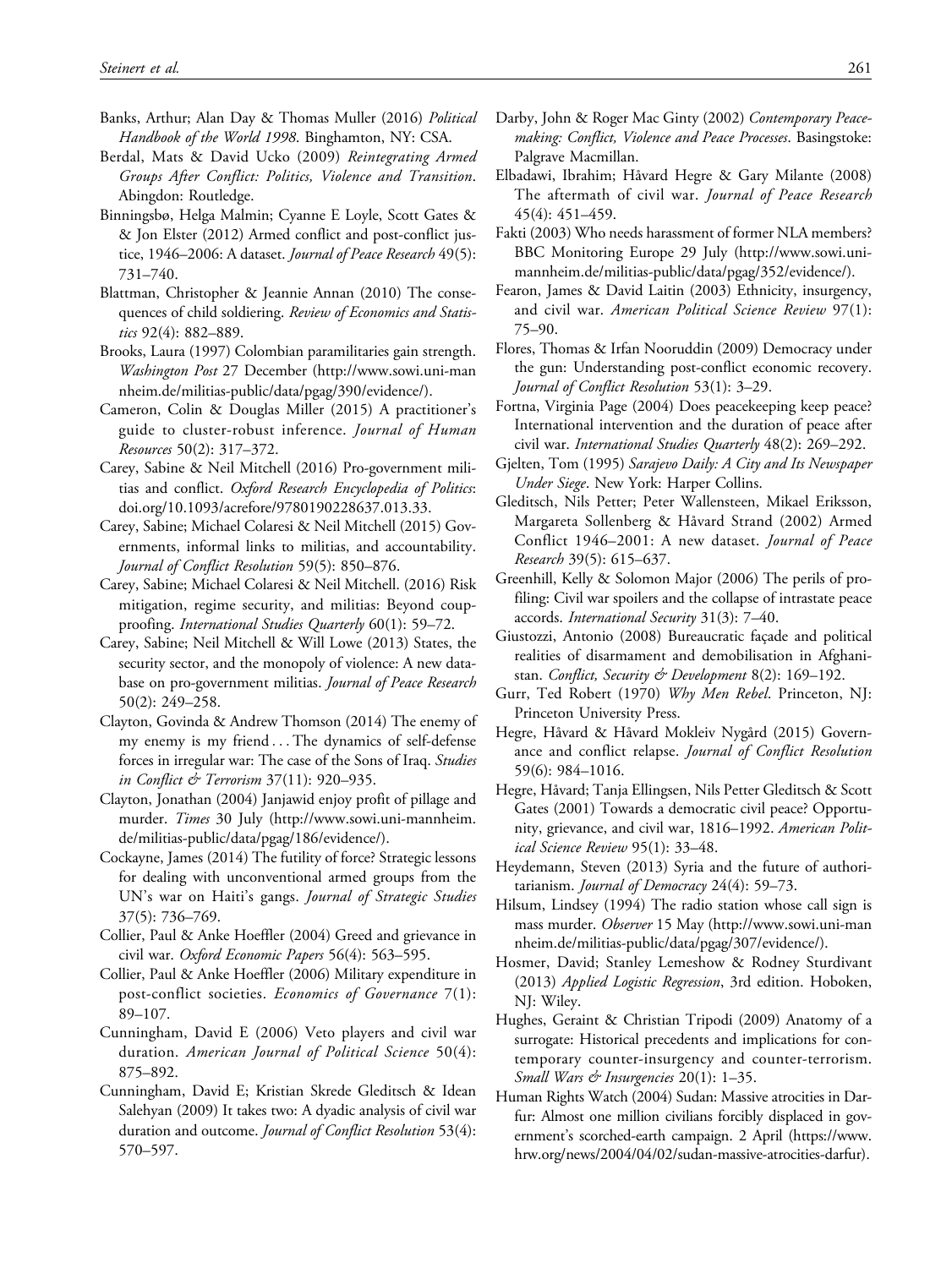- Humphreys, Macartan & Jeremy Weinstein (2007) Demobilization and reintegration. *Journal of Conflict Resolution* 51(4): 531–567.
- Humphreys, Macartan & Jeremy Weinstein (2008) Who fights? The determinants of participation in civil war. American Journal of Political Science 52(2): 436–455.
- IRIN (1999) Background on militia groups. Bangui: 17 February ([http://www.irinnews.org/news/1999/02/17/back](http://www.irinnews.org/news/1999/02/17/background-militia-groups) [ground-militia-groups,](http://www.irinnews.org/news/1999/02/17/background-militia-groups) accessed on 18 December 2017).
- Jentzsch, Corinna; Stathis Kalyvas & Livia Schubiger (2015) Militias in civil wars. *Journal of Conflict Resolution* 59(5): 755–769.
- Johnson, Robert (2002) Mugabe sends in his young thugs to crush opposition. Sunday Times 13 January [\(http://www.](http://www.sowi.uni-mannheim.de/militias-public/data/pgag/101/evidence/) [sowi.uni-mannheim.de/militias-public/data/pgag/101/evi](http://www.sowi.uni-mannheim.de/militias-public/data/pgag/101/evidence/) [dence/\)](http://www.sowi.uni-mannheim.de/militias-public/data/pgag/101/evidence/).
- Kajee, Ayesha (2006) Darfur stereotyping fraught with danger. Comtex Africa News 13 November ([http://www.sowi.uni](http://www.sowi.uni-mannheim.de/militias-public/data/pgag/186/evidence)[mannheim.de/militias-public/data/pgag/186/evidence](http://www.sowi.uni-mannheim.de/militias-public/data/pgag/186/evidence)).
- Kalyvas, Stathis & Laia Balcells (2010) International system and technologies of rebellion: How the end of the Cold War shaped internal conflict. American Political Science Review 104(3): 415–429.
- Karatnycky, Adrian (2014) Warlords and armed groups threaten Ukraine's rebuilding. Washington Post 30 December ([https://www.washingtonpost.com/opinions/the-rise-of](https://www.washingtonpost.com/opinions/the-rise-of-warlords-threatens-ukraines-recovery/2014/12/30/a23b2d36-8f7b-11e4-a412-4b735edc7175_story.html)[warlords-threatens-ukraines-recovery/2014/12/30/a23](https://www.washingtonpost.com/opinions/the-rise-of-warlords-threatens-ukraines-recovery/2014/12/30/a23b2d36-8f7b-11e4-a412-4b735edc7175_story.html) [b2d36-8f7b-11e4-a412-4b735edc7175\\_story.html](https://www.washingtonpost.com/opinions/the-rise-of-warlords-threatens-ukraines-recovery/2014/12/30/a23b2d36-8f7b-11e4-a412-4b735edc7175_story.html)).
- Kaufmann, Chaim (1996) Possible and impossible solutions to ethnic civil wars. International Security 20(4): 136–175.
- King, Gary; Michael Tomz & Jason Wittenberg (2000) Making the most of statistical analyses: Improving interpretation and presentation. American Journal of Political Science 44(2): 347–361.
- Kinzer, Stephen (1983) Managua counts a lot on mobilized militias. New York Times 10 April ([http://www.sowi.uni](http://www.sowi.uni-mannheim.de/militias-public/data/pgag/358/evidence/)[mannheim.de/militias-public/data/pgag/358/evidence/\)](http://www.sowi.uni-mannheim.de/militias-public/data/pgag/358/evidence/).
- Kinzer, Stephen (1996) In Turkey, new accusations of links between police, politicians and criminals. New York Times 31 December ([http://www.sowi.uni-mannheim.de/mili](http://www.sowi.uni-mannheim.de/militias-public/data/pgag/228/evidence/) [tias-public/data/pgag/228/evidence/](http://www.sowi.uni-mannheim.de/militias-public/data/pgag/228/evidence/)).
- Klare, Michael (1999) The international trade in light weapons: What have we learned? In: Jeffrey Boutwell & Michael Klare (eds) Light Weapons and Civil Conflict: Controlling the Tools of Violence. Lanham, MD: Rowman & Littlefield, 9–27.
- Kreutz, Joakim (2010) How and when armed conflicts end: Introducing the UCDP Conflict Termination dataset. Journal of Peace Research 47(2): 243–250.
- Lacina, Bethany & Nils Petter Gleditsch (2005) Monitoring trends in global combat: A new dataset of battle deaths. European Journal of Population 21(2–3): 145–166.
- LeoGrande, Williams & Kenneth Sharpe (2000) Two wars or one? Drugs, guerrillas, and Colombia's new Violencia. World Policy Journal 17(3): 1–11.
- Licklider, Roy (1995) The consequences of negotiated settlements in civil wars, 1945–1993. American Political Science Review 89(3): 681–690.
- Lie, Tove Grete; Helga Malmin Binningsbø & Scott Gates (2007) Post-conflict justice and sustainable peace. World Bank Policy Research Working Paper no. 4191 ([https://eli](https://elibrary.worldbank.org/doi/abs/10.1596/1813-9450-4191) [brary.worldbank.org/doi/abs/10.1596/1813-9450-4191\)](https://elibrary.worldbank.org/doi/abs/10.1596/1813-9450-4191).
- Loyd, Anthony (1994) Disciples of holy war answer call to fight and die. Times 12 October ([http://www.sowi.uni](http://www.sowi.uni-mannheim.de/militias-public/data/pgag/396/evidence/)[mannheim.de/militias-public/data/pgag/396/evidence/](http://www.sowi.uni-mannheim.de/militias-public/data/pgag/396/evidence/)).
- Lujala, Päivi (2010) The spoils of nature: Armed civil conflict and rebel access to natural resources. Journal of Peace Research 47(1): 15–28.
- Lyall, Jason & Isaiah Wilson (2009) Rage against the machines: Explaining outcomes in counterinsurgency wars. International Organization 63(1): 67–106.
- Mac Ginty, Roger (2004) Looting in the context of violent conflict: A conceptualization and typology. Third World Quarterly 25(5): 857–870.
- Marshall, Monty & Keith Jaggers (2013) Polity IV: Political regime characteristics, 1800–2013 ([http://www.systemic](http://www.systemicpeace.org/polity/polity4.htm) [peace.org/polity/polity4.htm\)](http://www.systemicpeace.org/polity/polity4.htm).
- Mason, T David & Patrick J Fett (1996) How civil wars end: A rational choice approach. Journal of Conflict Resolution 40(4): 546–568.
- Mitchell, Neil J (2004) Agents of Atrocity: Leaders, Followers, and the Violation of Human Rights in Civil Wars. New York: Palgrave Macmillan.
- Mitchell, Neil J; Sabine C Carey & Christopher Butler (2014) The impact of pro-government militias on human rights violations. International Interactions 40(5): 812–836.
- Ngangoue, Nana Rosine (1997) Congo-politics: Former militia members stage uprising. IPS-Inter Press Service 7 February [\(http://www.ipsnews.net/1997/02/congo-poli](http://www.ipsnews.net/1997/02/congo-politics-former-militia-members-stage-uprising/) [tics-former-militia-members-stage-uprising/\)](http://www.ipsnews.net/1997/02/congo-politics-former-militia-members-stage-uprising/).
- Nilsson, Desirée (2008) Partial peace: Rebel groups inside and outside of civil war settlements. Journal of Peace Research 45(4): 479–495.
- Nitzschke, Heiko & Kaysie Studdard (2005) The legacies of war economies: Challenges and options for peacemaking and peacebuilding. International Peacekeeping 12(2): 222–239.
- Pettersson, Therése & Kristine Eck (2018) Organized violence, 1989–2017. Journal of Peace Research 55(4): 537–545.
- Phillips, Brian (2015) Enemies with benefits? Violent rivalry and terrorist group longevity. Journal of Peace Research 52(1): 62–75.
- Quinn, J Michael; David T Mason & Mehmet Gurses (2007) Sustaining the peace: Determinants of civil war recurrence. International Interactions 33(2): 167–193.
- Smith, Nicholas Rush (2013) The paradox of vigilance: Contesting citizenship in post-Apartheid South Africa. ASA 2013, Annual Meeting Paper ([https://s3-eu-west-1.amazo](https://s3-eu-west-1.amazonaws.com/s3.sourceafrica.net/documents/15540/the-paradox-of-vigilance-by-nicholas-rush-smith.pdf)